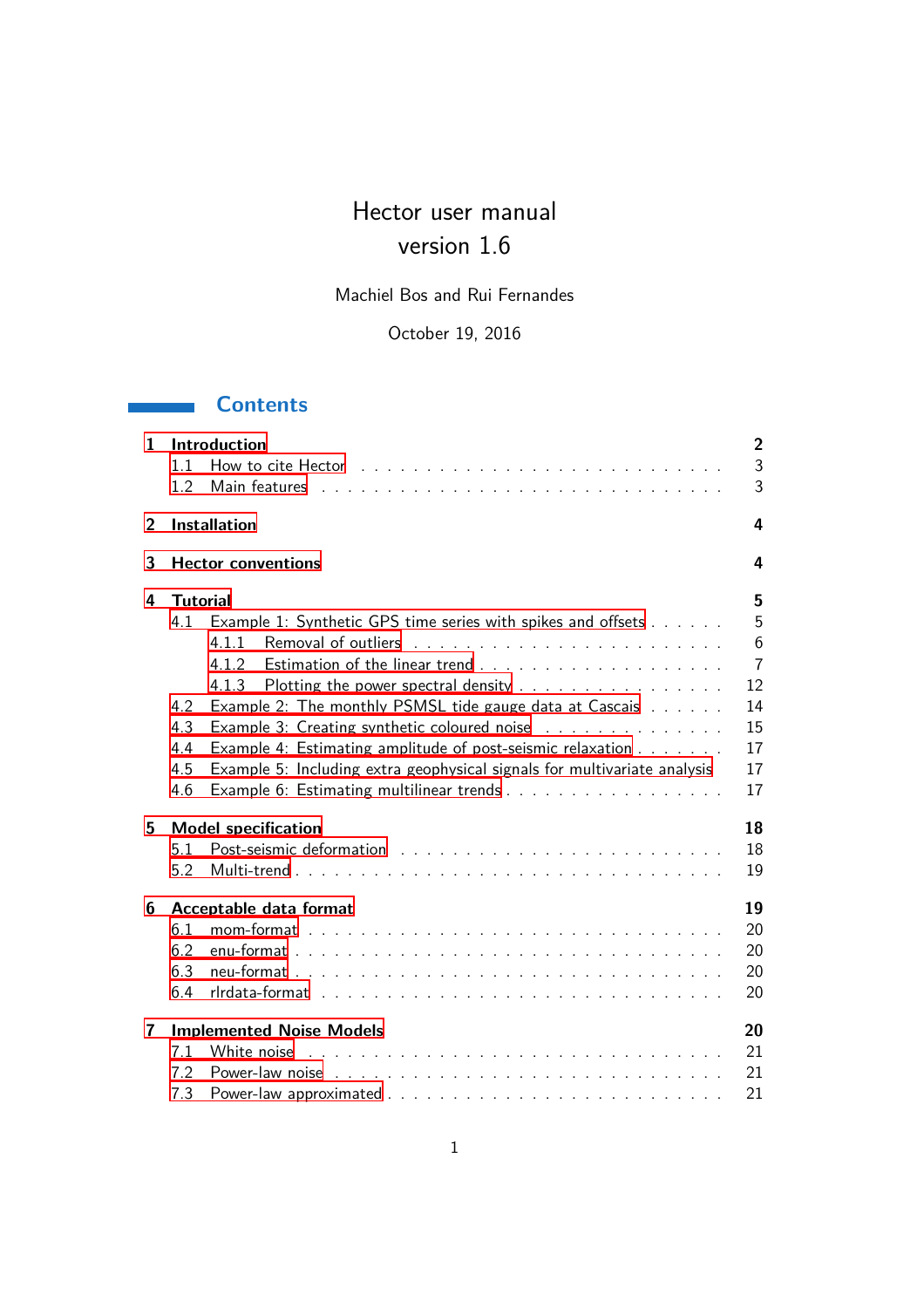|   | 7.4   |                                                           | 22 |
|---|-------|-----------------------------------------------------------|----|
|   | 7.5   |                                                           | 22 |
|   | 7.6   |                                                           | 23 |
| 8 |       | The Akaike and Baysian Information Criteria               | 23 |
| 9 |       | Quick reference for the control-files                     | 24 |
|   | 9.1   |                                                           | 24 |
|   | 9.2   |                                                           | 24 |
|   | 9.3   |                                                           | 25 |
|   | 9.4   |                                                           | 26 |
|   | 9.5   |                                                           | 26 |
|   |       | <b>10 Advanced Features</b>                               | 27 |
|   |       |                                                           | 27 |
|   |       | 11 License and Copyright                                  | 27 |
| A |       | History of changes made in the various versions of Hector | 29 |
|   | A 1   |                                                           | 29 |
|   |       |                                                           |    |
|   | A.2   |                                                           | 29 |
|   | A.3   |                                                           | 30 |
|   | A.4   |                                                           | 30 |
|   | A.5   |                                                           | 30 |
|   | A $6$ |                                                           | 31 |
|   | A.7   |                                                           | 31 |

## <span id="page-1-0"></span>**1 Introduction**

Hector is a software package that can be used to estimate a trend in time series with temporal corelated noise. Trend estimation is a common task in geophysical research where one is interested in phenomena such as the increase in temperature, sea level or GNSS derived station position over time. The trend can be linear or a higher degree polynomial and in addition one can estimate periodic signals, offsets and post-seismic deformation. Together they represent the model that is fitted to the observations.

It is well known that in most geophysical time series the noise is correlated in time [\(Agnew, 1992](#page-26-3); [Beran, 1992](#page-26-4)) and this has a significant influence on the accuracy by which the model parameters can be estimated. Therefore, the use of a computer program such as Hector is advisable.

Hector assumes that the user knows what type of temporal correlated noise exists in the observations and estimates both the model parameters and the parameters of the chosen noise model using the Maximum Likelihood Estimation (MLE) method. Since for most observations the choice of noise model can be found from literature or by looking at the power spectral density, this is sufficient in most cases.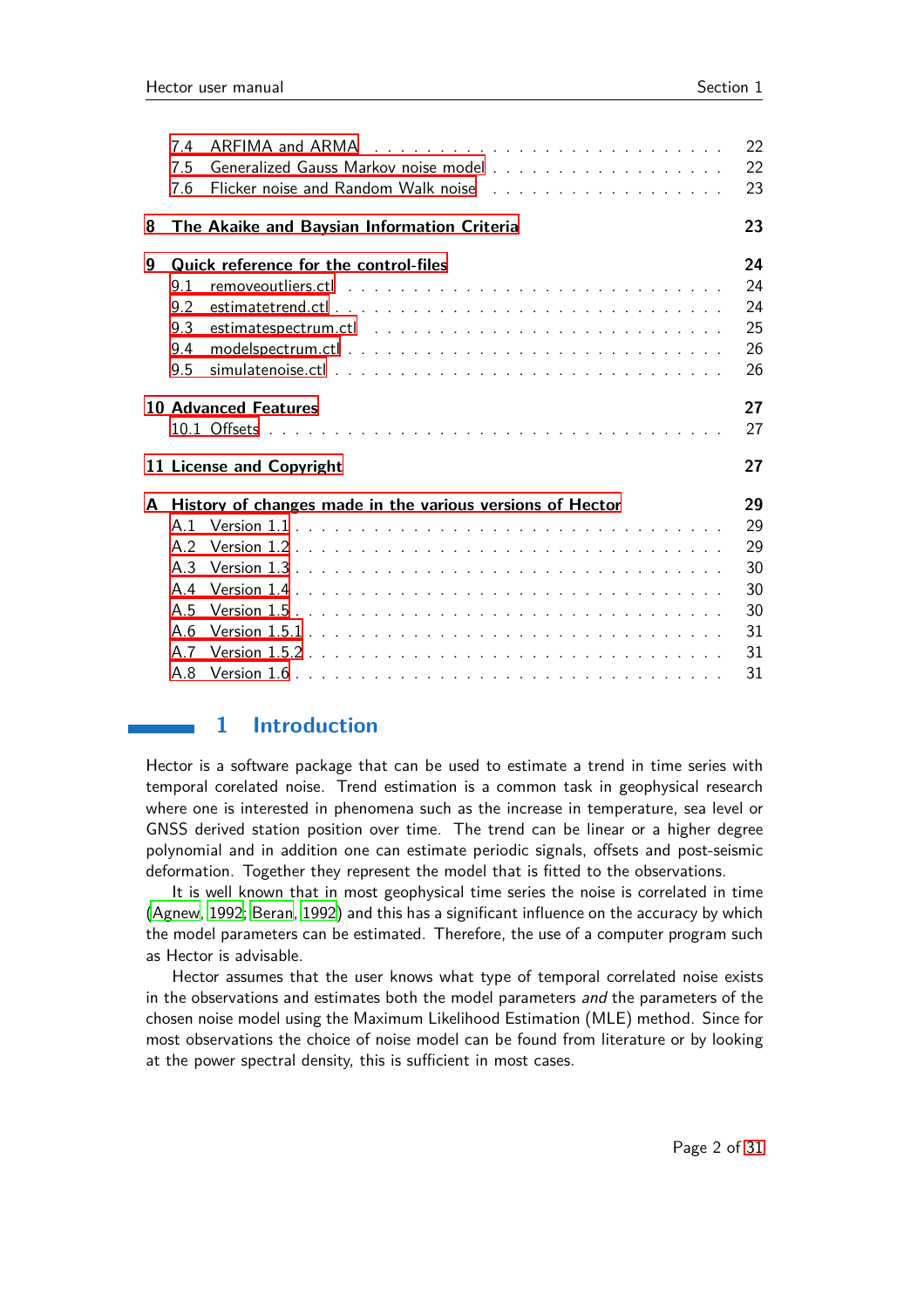Instead of using Hector, one can also use the CATS software of [Williams](#page-27-0) [\(2008\)](#page-27-0). In fact, Hector was written from scratch in  $C++$  with the objective to have a faster CATS. The reason is Hector is faster is that it accepts only stationary noise, with constant noise properties, and this allows the use of fast matrices operations.

Another alternative is the program est\_noise of [Langbein](#page-27-1) [\(2010\)](#page-27-1). Recent versions include the approach of [Bos et al.](#page-26-5) [\(2013](#page-26-5)) to deal with missing data but with a different way to construct the covariance matrix.

This manual starts in section [2](#page-3-0) by explaining how to install Hector on your computer and in section [3](#page-3-1) a general description of Hector is given. In section [4](#page-4-0) a tutorial on using Hector is presented using two examples of analysing synthetic GPS data with offsets and outliers and a real GPS data set. This is followed by section [5](#page-17-0) where the models that can be fitted to the observations are described. Sections [6](#page-18-1) and [7](#page-19-4) explain the acceptable data formats and implemented noise models respectively. Finally, a quick reference of the parameters in the control-files are presented in [9.](#page-23-0)

#### <span id="page-2-0"></span>**1.1 How to cite Hector**

If you find the Hector program useful, please cite it in your work as:

Bos, M. S., Fernandes, R. M. S., Williams, S. D. P., and Bastos, L. (2013). Fast Error Analysis of Continuous GNSS Observations with Missing Data.J. Geod., Vol. 87(4), 351–360, doi:10.1007/s00190-012-0605-0.

#### <span id="page-2-1"></span>**1.2 Main features**

The main features of Hector are:

- 1. Correctly deals with missing data. No interpolation or zero padding of the data nor an approximation of the covariance matrix is required (as long the noise is, or has been made, stationary).
- 2. Allows yearly, half-yearly and other periodic signals to be included in the estimation process of the linear trend.
- 3. Allows the option to estimate offsets at given time epochs.
- 4. Allows to estimate multiple linear trends.
- 5. Allows to estimate a higher polynomial trend.
- 6. Allows to estimate post-seismic relaxation using an exponential or logarithmic model for given relaxation times.
- 7. Includes power-law noise, ARFIMA, generalized Gauss-Markov and white noise models. Any combination of these models can be made.
- 8. Comes with programs to remove outliers, to make power spectral density plots and to create files with synthetic coloured noise.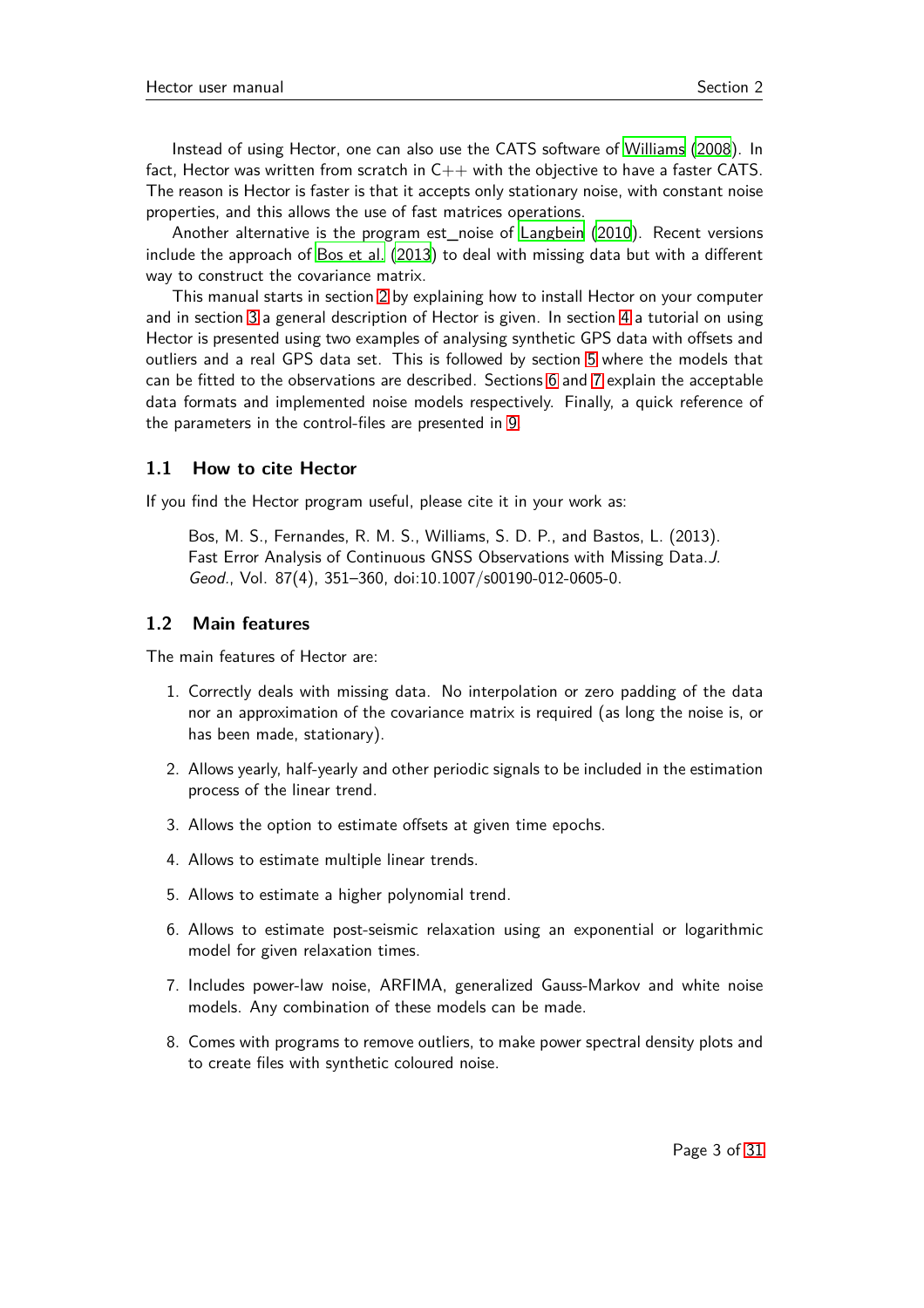| Name             | Description                                             |
|------------------|---------------------------------------------------------|
| estimatetrend    | Main program to estimate a linear trend.                |
| estimatespectrum | Program to estimate the power spectral density from the |
|                  | data or residuals using the Welch periodogram method.   |
| modelspectrum    | Given a noise model and values of the noise parame-     |
|                  | ters, this program computed the associated power spec-  |
|                  | tral density for given frequency range.                 |
| removeoutliers   | Program to find offsets and to remove outliers from the |
|                  | data.                                                   |
| simulatenoise    | Program to files with synthetic coloured noise.         |
| date2mjd         | Small program to convert calender date into Modified    |
|                  | Julian Date.                                            |
| mjd2date         | The inverse of date2mjd.                                |

<span id="page-3-2"></span>

| Table 1: List of programs provided by the Hector software package. |  |
|--------------------------------------------------------------------|--|
|--------------------------------------------------------------------|--|

## <span id="page-3-0"></span>**2 Installation**

The Hector software package is intended to be run on computers with Unix-like operating systems. For the previous versions of Hector special debian binary packages were created but these were, as far as we know, never used. Also the compilation of the source code was troublesome for most users because the library names keep on changing and they are slightly different on the various Linux distributions. For that reason, for the current version we only provide the static binaries.

The static binaries (32 & 64 bit) can be obtained from the website: http://segal.ubi.pt/hector. It is advisable to put the binaries in the directory /usr/local/bin. If the binaries are put in another directory, then make sure it's added to the PATH variable in your shell environment. The list of programs provides is given in Table [1.](#page-3-2)

To run the examples that are described in this manual, and which can be downloaded from the website, one also need the Tcl scripting language and the gnuplot plotting program. Unfortunately, Tcl is largely unknown by the geodetic community and with the future in mind, some ruby scripts/programs have been added to the distribution. On an Ubuntu machine one can these programs by typing:

<span id="page-3-1"></span>sudo apt-get install pgplot tcl ruby-full

## **3 Hector conventions**

Hector consists out of a set of simple programs that help you through the steps of time series analysis: removal of outliers, estimation of a trend, estimating the power spectral density and modelling of the estimated power spectral density. In addition, programs exist to find offsets in the data and synthetic time series with coloured noise can be created.

Each program comes with its own control-file where parameter values needed by the program are given. For example, the program removeoutliers has a control-file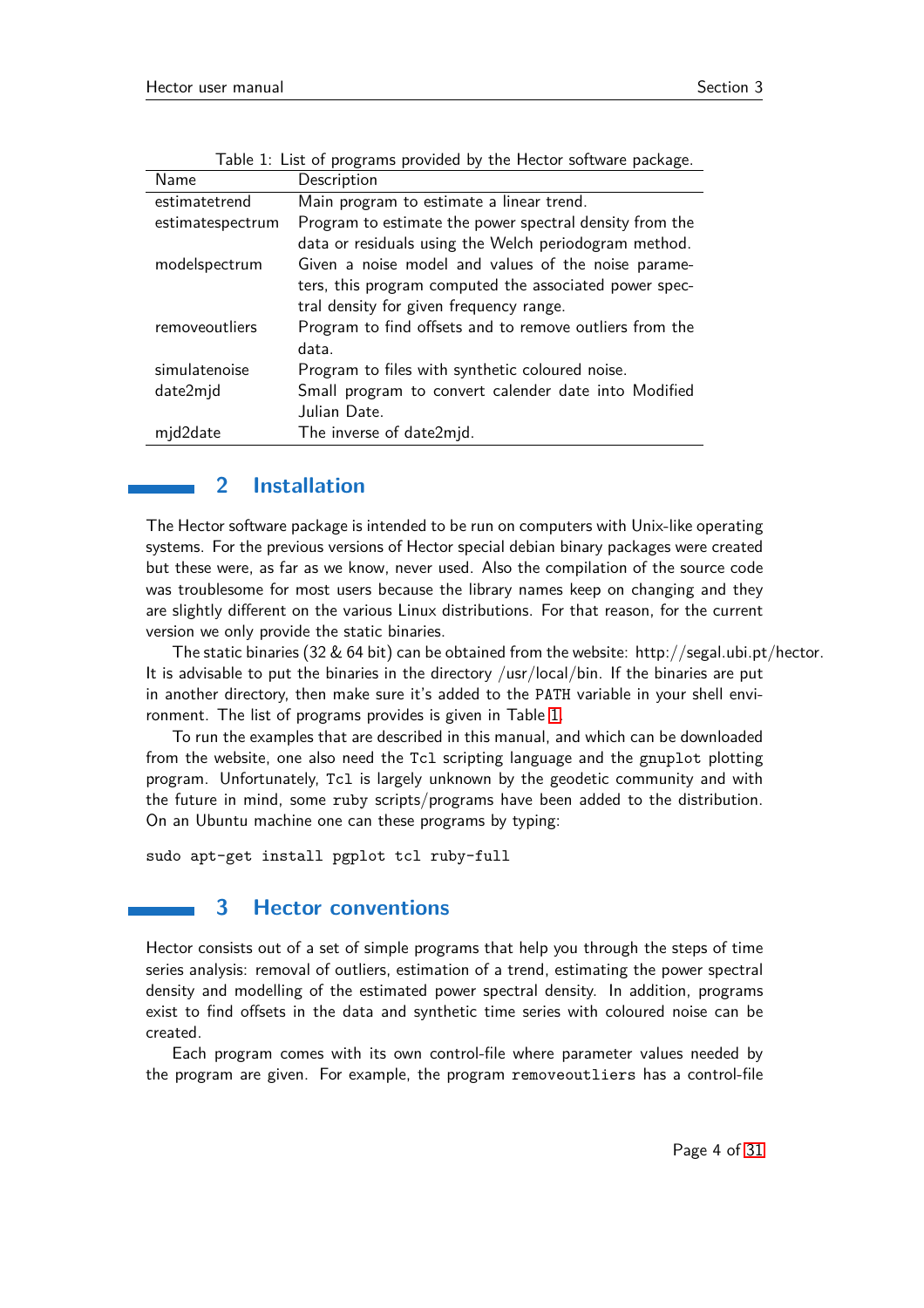called removeoutlier.ctl. All programs follow the same naming scheme for their control-files.

This control-file is a simple ASCII text file containing on each row a keyword followed by its value or a list of values. Some keywords are optional and if they are not specified, then the default value will be used. A list of all possible keywords for each control-file is given in section [9.](#page-23-0)

Following the nomenclature of [Bevis and Brown](#page-26-6) [\(2014](#page-26-6)), Hector estimates station trajectory models. These models can include a trend, seasonal signals, offsets and postseismic deformation. See section [5](#page-17-0) for more details. In Hector you can specify the type of trend, which seasonal and other periodic signals in the control-file. In addition you can specify in the control-file if you want to estimate offsets, breaks and/or post-seismic deformation. These are a kind of global model parameters that you normally apply to all your time series. On the other hand, the time of an offset, break or post-seismic deformation differs from station to station and are a kind of local model parameters. In Hector this information is normally written in the header of the time series.

## <span id="page-4-0"></span>**4 Tutorial**

The source code and examples are provides in a separate tar-ball which you can download from the Hector website and put in any directory you like.

By going step by step through the analysis of some example data sets the working of Hector will be explained. First, we look at some synthetic GPS data.

#### <span id="page-4-1"></span>**4.1 Example 1: Synthetic GPS time series with spikes and offsets**

In the directory ex1 a data file called TEST.enu is stored which represents some fictional GPS position data set. The file extension 'enu' stands for East-North-Up and these three components are stored in the  $2^{nd}$ ,  $3^{rd}$  and  $4^{th}$  column respectively. The first column contains the Modified Julian Date (MJD) which is convenient format to make plots. You can use the programs date2mjd and date2mjd to convert between year/month/day/hour/minute/second and MJD values. These data are stored in a simple ASCII text file and can be inspected by any normal text editor. When doing so, one will detect some additional header lines:

# sampling period 1.0 # offset 50284.0 0 # offset 50334.0 0 # offset 50334.0 1 # offset 50784.0 0 # offset 51034.0 0

The first line just tells the program that the sampling period of the data is daily  $(T=1)$ day). Furthermore, there are offsets at the MJD epochs 50284, 50334, 50784 and 51034. The last 0 indicates that these only occur in the East component  $(0=Ex, 1=North,$  $2=Up$ ). If an offset occurs in more than one component, the header line for the offset is repeated such as is the case for  $MJD=50334$ . Hector cannot find the time of offset, these have to be provided by the user.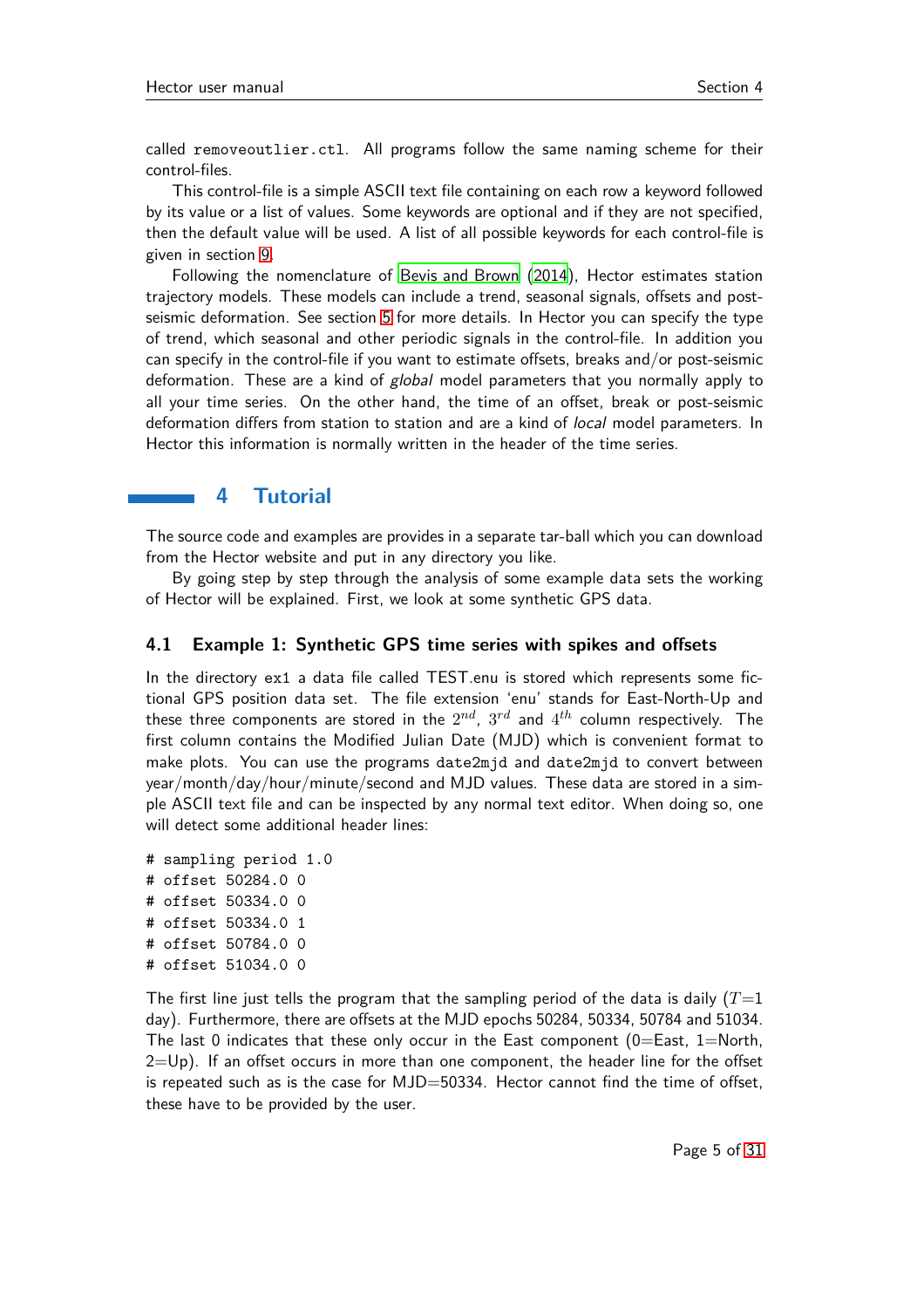

<span id="page-5-1"></span>Figure 1: The raw data of the East component of TEST.enu.

After these header lines the data are listed:

```
50084.0 -17.88951 -21.47271 -19.38038
50085.0 -16.88599 -20.40868 -18.27968
50086.0 -16.84916 -20.31029 -18.14525
...
```
As explained before, each row contains the time (MJD), East, North and Up component. The east component (column 2) can be plotted on the screen using gnuplot (type gnuplot on the command line first to start this plotting program) with the command:

```
plot 'TEST.enu' using (($1-51544)/365.25+2000):2 with lines
```
The time values are converted from MJD to years. The result is shown in Figure [1](#page-5-1) where one can detect the offsets and the presence of outliers.

#### <span id="page-5-0"></span>**4.1.1 Removal of outliers**

To remove the outliers we need to run removeoutliers which requires a control-file called removeoutliers.ctl. Hector uses various control-files which are simple text files and the rows with the keywords can occur in any order. If Hector cannot find a keyword, then it will complain unless the keyword is optional. If a keyword is optional and has been omitted, then its default value will be used. Another control-file can be specified on the command line. For example:

removeoutliers othercontrolfile.ctl

The contents of removeoutliers.ctl in the ex1 directory is:

DataFile TEST.enu DataDirectory ./

Page 6 of [31](#page-30-3)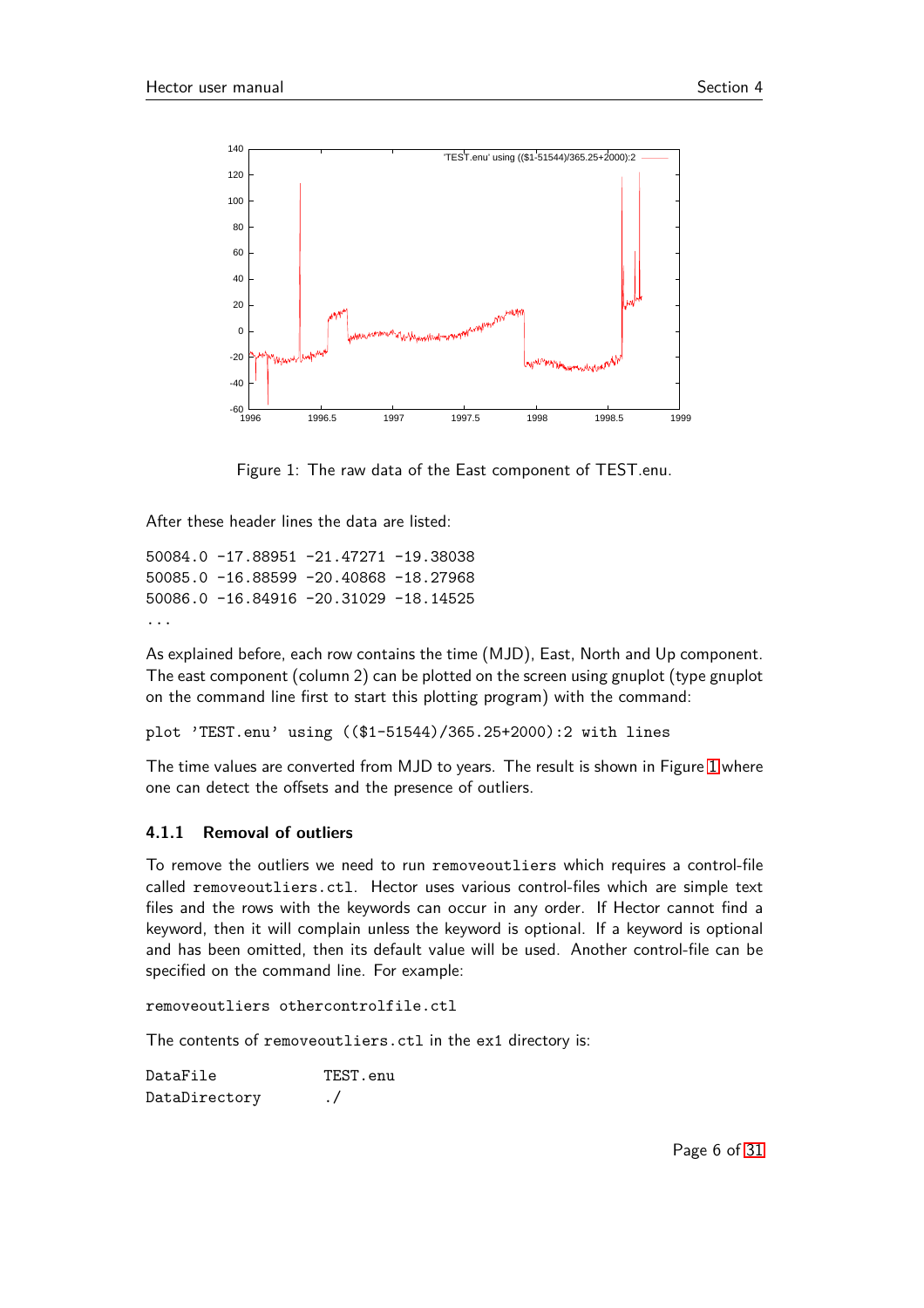| OutputFile         | TEST_pre.mom |
|--------------------|--------------|
| component          | East         |
| interpolate        | no           |
| seasonalsignal     | yes          |
| halfseasonalsignal | no           |
| estimateoffsets    | yes          |
| IQ_factor          | 3.0          |
| PhysicalUnit       | mm           |
| ScaleFactor        | 1.0          |

The first line gives the name of the DataFile with the raw data which is TEST.enu in our case. The second line gives the directory where this file can be found and the third live contains the required name of the file with the preprocessed data (outliers removed): TEST\_pre.mom. The output will always be in mom-format which stands for **M**JD, **O**bservations, **M**odel. The last column is optional and since removeoutliers only replaces the raw observations with the preprocessed observations, no third column will be added. See section [6](#page-18-1) for more details on the acceptable data format.

removeoutliers fits a linear trend to the raw data using ordinary least-squares and afterwards subtracts this linear trend from the observations to create residuals. These residuals are ordered by size and the interquartile range is computed (this is the value of the residual at 75% of the sorted array minus the value of the residual at 25% of the sorted array). Any residual with a value less than 3 times this interquartile range below or above the median is considered to be an outlier [\(Langbein and Bock, 2004\)](#page-27-2). This factor of 3 is set by the keyword IQ factor and can be changed by the user.

In this control-file one must also give the physical unit of the data. This information is not essential but reminds the user to think about the unit of the data and if some scaling is required. Such scaling is set by the keyword 'ScaleFactor' which is 1.0 in this case. This keyword is optional and if omitted then a default value of 1.0 will be assumed.

The linear trend is estimated assuming a white noise model and, as can be seen from the removeoutliers.ctl file, a seasonal (i.e. yearly) signal is also included in the estimation process. Offsets are also estimated. On the other hand, no half-seasonal signal is estimated nor any other periodic signal and the missing data are not interpolated. The keyword 'periodicsignals' is optional and can be omitted.

The results of removeoutliers, stored in TEST\_pre.mom, are shown in Figure [2](#page-7-0) which have been generated with gnuplot using the command:

plot 'TEST.enu' using ((\$1-51544)/365.25+2000):2 with lines,\ 'TEST\_pre.mom' using ((\$1-51544)/365.25+2000):2 with lines

#### <span id="page-6-0"></span>**4.1.2 Estimation of the linear trend**

Now that the outliers have been removed, we can estimate the linear trend. The parameters that control this analysis are by default given in the file estimatetrend.ctl. As before, another name for the control-file can be specified on the command line. The contents of estimatetrend.ctl is:

DataFile TEST pre.mom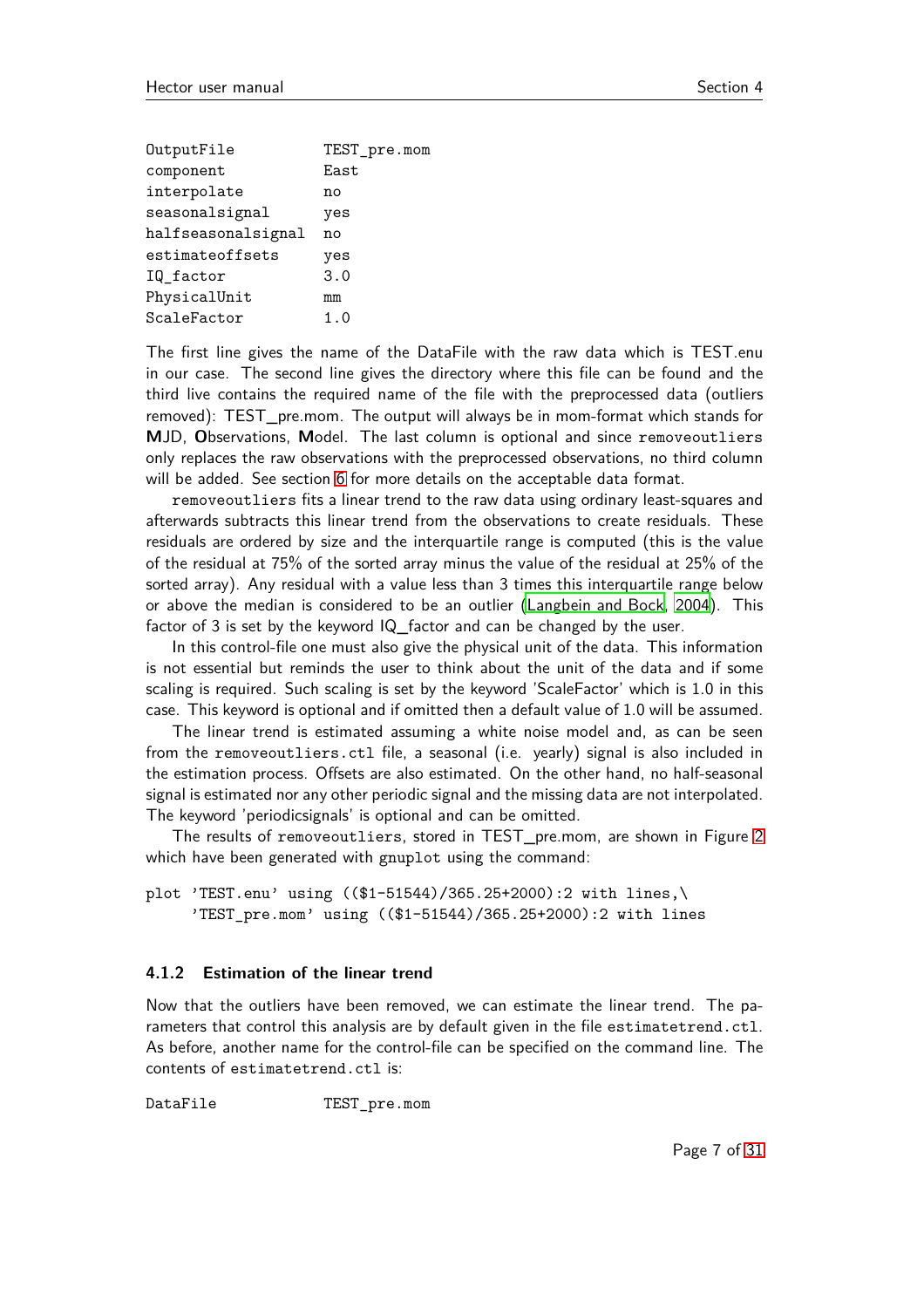

<span id="page-7-0"></span>Figure 2: The raw and preprocessed data of the East component stored in TEST.enu and TEST\_pre.mom.

| DataDirectory      |                |
|--------------------|----------------|
| OutputFile         | TEST_out.mom   |
| interpolate        | no             |
| seasonalsignal     | yes            |
| halfseasonalsignal | n٥             |
| estimateoffsets    | yes            |
| NoiseModels        | Powerlaw White |
| LikelihoodMethod   | AmmarGrag      |
| PhysicalUnit       | mm             |
| ScaleFactor        | 1.0            |

Again, there is the keyword DataFile which should be given by the name of the input file which is TEST\_pre.mom in this case because we are now going to use the preprocessed observations. These preprocessed observations together with the estimated trend in the third column, are written to the file name given after the keyword OutputFile. As before, the data are not interpolated. However, a seasonal signal and offsets are estimated. The chosen noise models are a combination of power-law noise plus white noise. Alternatively we could have chosen from: PowerlawApprox, FlickerGGM, RandomWalkGGM, ARMA, ARFIMA or GGM (Generalized Gauss Markov). These are described in more detail in section [7.](#page-19-4)

The chosen method for the Likelihood computation is 'AmmarGrag' which is explained in more detail in [Bos et al. \(2013](#page-26-5)). The keyword LikelihoodMethod is optional and can be omitted. If it is omitted, then the default method is 'AmmarGrag' is the percentage of missing data are less than 50% of the total observation period. Otherwise the Full Covariance matrix ('FullCov') method is used.

Note that if the ScaleFactor is not 1 in the file removeoutliers.ctl, then you probably want to set it to 1 in estimatetrend.ctl to avoid applying the scaling twice. Again, this keyword is optional and a default value of 1 is assumed when this keyword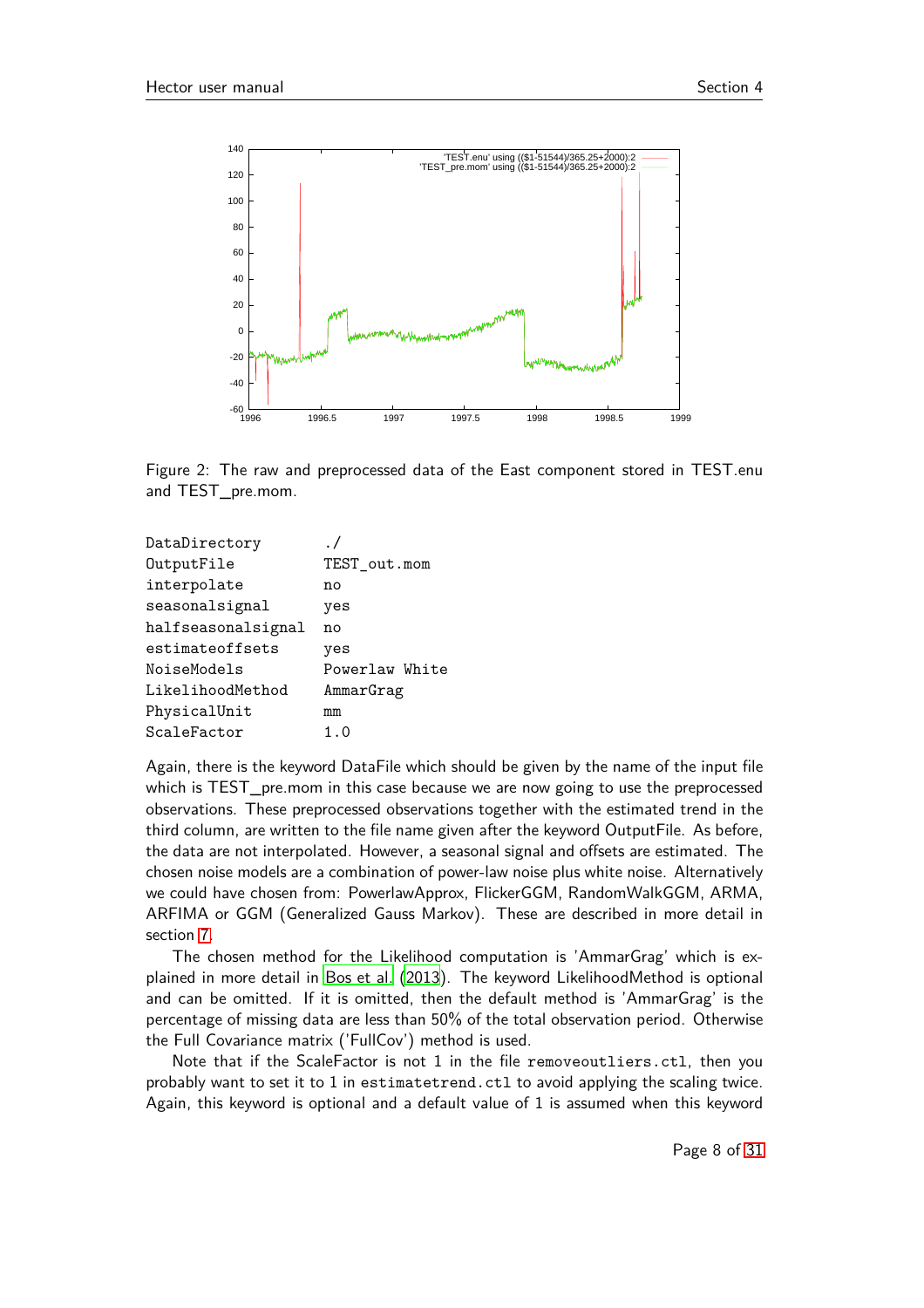is not provided. The information of the offsets can be given in another file by using the keyword 'OffsetFile' and specifying the 'component' keyword, see section [10.](#page-26-0)

The program estimatetrend shows the following on the screen:

```
************************************
   estimatetrend, version 1.6
************************************
0) PowerlawApprox
1) White
generator type: mt19937
seed = 0first value = 3016400821
Data format: MJD, Observations, Model
Filename : ./TEST_pre.mom
Number of observations: 1000
Percentage of gaps : 10.7
----------------
 AmmarGrag
----------------
No Polynomial degree set, using offset + linear trend
Not using prior information on offset size
Number of CPU's used (threads) = 4
   1 0.55000 0.55000 f()= 1738.477356 size=0.265
...
  35 0.42454 0.41335 f()= 1724.688587 size=0.000
converged to minimum at
  36 0.42455 0.41337 f()= 1724.688587 size=0.000
Likelihood value
--------------------
min log(L) = -1724.689k =8 + 2 + 1 = 11AIC =3471.377
BIC =3524.118
PowerlawApprox:
fraction = 0.42455signa = 3.55346 / yr^0.20669d = 0.4134 +/- 0.1041
kappa = -0.8267 +/- 0.2082
White:
fraction = 0.57545signa = 1.22192 mm
```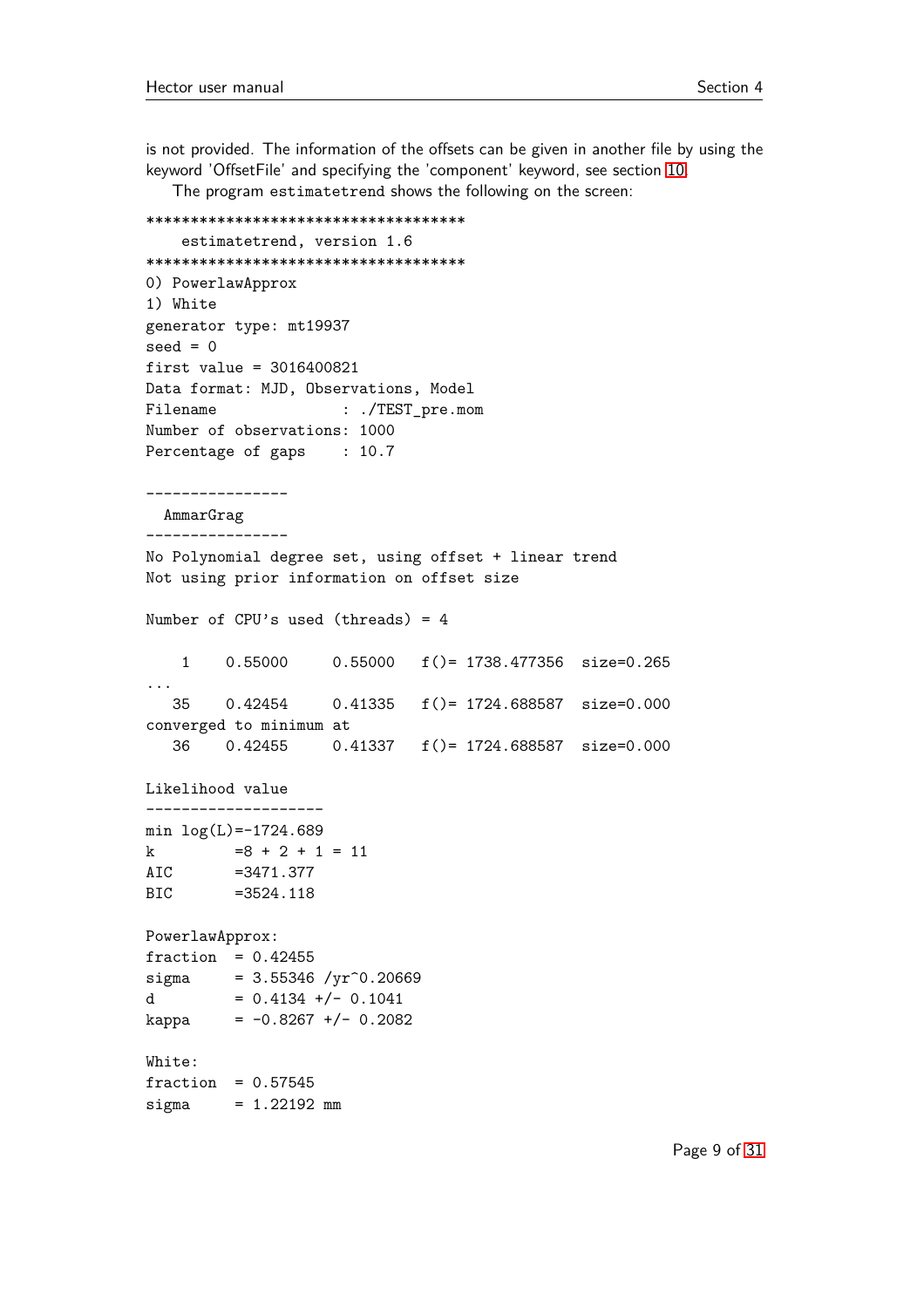No noise parameters to show

```
STD of the driving noise: 1.61078
bias : 0.872 +/- 0.966 mm (at 1997/5/15, 12:0:0.000)
trend: 16.440 +/- 0.724 mm/year
cos yearly : 4.097 +/- 0.294 mm
sin yearly : -3.927 +/- 0.298 mm
Amp yearly : 5.683 +/- 0.296 mm
offset at 50284.0000 : 24.46 +/- 0.70 mm
offset at 50334.0000 : -24.65 +/- 0.77 mm
offset at 50784.0000 : -39.86 +/- 0.72 mm
offset at 51034.0000 : 38.53 +/- 0.74 mm
--> TEST_out.mom
Total computing time: 1.00000 sec
```
The first lines are self explanatory. The number of CPU's used is also shown to make sure that Multi-Threading on Multi-Core Processors is working. In this case only 1 CPU is used. The next few lines show the minimization steps of the negative value of the natural logaritm of the likelihood (which is thus maximised!).

Nowadays the quality of the chosen noise models in describing the noise in the data is evaluated using the Akaike Information Criteria (AIC) and the Baysian Information Criteria (BIC). These values are shown below the value of the natural logarithm of the Likelihood value. A little more information about these two criteria is given in section [8.](#page-22-1)

Since we are using white and power-law noise, two noise amplitudes need to be estimated. The way how this is done in Hector has confused some users and therefore some extra explanation is in order. First, we model our power-law noise as a Fractionally Brownian motion [\(Mandelbrot and Van Ness](#page-27-3), [1968\)](#page-27-3). This type of noise can be created by filtering white noise. In CATS, Hector and est\_noise this covariance matrix is created for the case of filtering white noise with variance 1. The noise amplitude is simply a scale factor of this covariance matrix.

Secondly, we add the covariances to get the total covariance:

$$
\mathbf{C} = \sigma_{wn}^2 \mathbf{I} + \sigma_{pl}^2 \mathbf{E}(\kappa)
$$
 (1)

where  $\sigma_{wn}^2$  and  $\sigma_{pl}^2$  are the two noise amplitudes we need to estimate. However, as [Williams](#page-27-0) [\(2008](#page-27-0)) explains, it is convenient to write this as:

$$
\mathbf{C} = \sigma^2 \left[ \phi \mathbf{I} + (1 - \phi) \mathbf{E}(\kappa) \right]
$$
 (2)

 $\sigma^2$  can directly be computed from the residuals which means we only need to search for the vlaue of *φ* that maximizes our likelihood value. A reduction of the dimension of the parameter space that needs to be searched is beneficial for the speed of the maximum likelihood estimation. In section [7](#page-19-4) more details are given.

To return to the output of estimatetrend, we can see both the value of *φ* and  $1 - \phi$ , called fractions, and the main driving noise  $\sigma^2$  which has for this case has an standard deviation of 1.61078 mm. The standard deviation of the white noise is:

$$
\sigma_{wn} = \sqrt{0.57545} \times 1.61078 = 1.22192 \tag{3}
$$

Page 10 of [31](#page-30-3)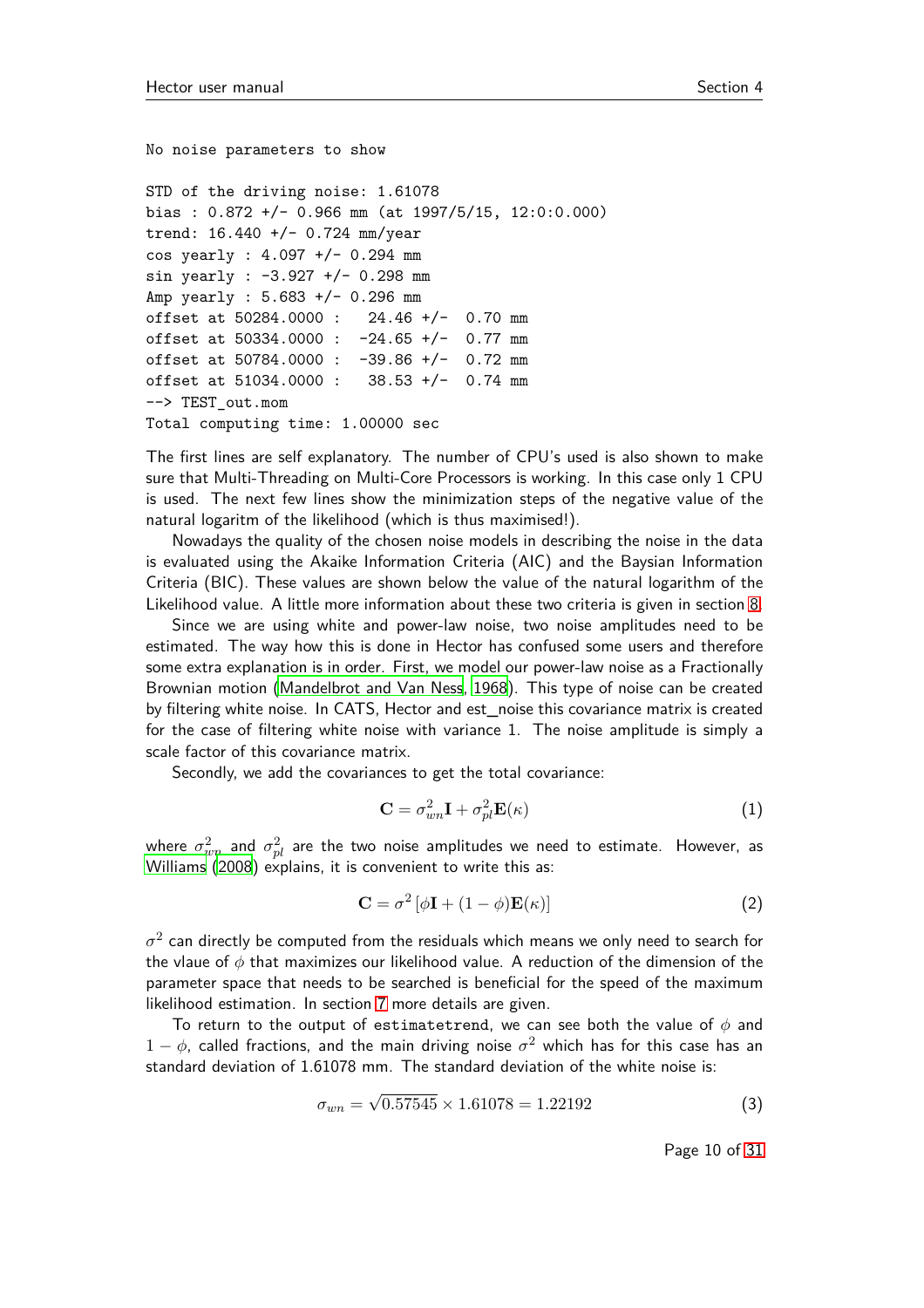In Hector the covariance matrix  ${\bf E}$  is not scaled by the factor  $\Delta T^{-\kappa/2}$ , where  $\Delta T$  is the sampling period in years [\(Williams](#page-27-4), [2003](#page-27-4)). However, to facilitate comparison with amplitude values for power-law noise quoted in the literature, we divide the estimated amplitude by  $\Delta T^{-\kappa/4}$ :

$$
\sigma_{pl} = \frac{\sqrt{0.42455} \times 1.61078}{(1/365.25)^{(0.25 \times 0.8267)}} = 3.55346
$$
\n(4)

The second noise parameter of the power-law noise is the spectral index *d* which is −1*/*2 times the more often used parameter *κ* in other papers on GPS time series. The values of *d* and *φ* need to be determined using the numerical minisation scheme and their values during each step (36 steps are needed before convergence has been reached) are shown in the output.

For white noise there is no additional parameter to estimate so, that is why there is this line "No noise parameters to show" in the output in the white noise section. More details on the noise models are given in section [7.](#page-19-4)

The rest of the lines show the estimated values of the model such as nominal bias (also known at intercept at  $t_0$  and which is equal to the estimated value at  $t_0$ ), linear trend and a seasonal signal. To get the most accurate estimate of the linear trend, the linear trend in the design matrix has a zero mean. To explain this better, assume that we have 5 observations. The design matrix **H** looks like:

$$
\mathbf{H} = \begin{pmatrix} 1 & -2 \\ 1 & -1 \\ 1 & 0 \\ 1 & 1 \\ 1 & 2 \end{pmatrix}
$$
 (5)

The first column will estimate the nominal bias, the second the linear trend. The two columns are orthogonal since  $H<sup>T</sup>H$  produces a diagonal matrix. Thus, the estimation of the nominal bias is not influenced by the estimation of the linear trend which is beneficial for the accuracy. It also means that the nominal bias corresponds to the value of the model at the time at row 3 (half of the time series). hector notes this time.

If another reference epoch for the nominal bias is required, then this date can be provided after the keyword 'ReferenceEpoch', using year, month and day. For example, a reference epoch of 1 January 2008 is given by:

ReferenceEpoch 2008 1 1

Also shown in the output are the values of the estimated offsets. The results of estimatetrend, stored in TEST\_out.mom, are shown in Figure [3](#page-11-1) which have been generated in gnuplot with the command:

```
plot 'TEST.enu' using (($1-51544)/365.25+2000):2 with lines,\
     'TEST_out.mom' using (($1-51544)/365.25+2000):2 with lines,\
     'TEST_out.mom' using (($1-51544)/365.25+2000):3 with lines
```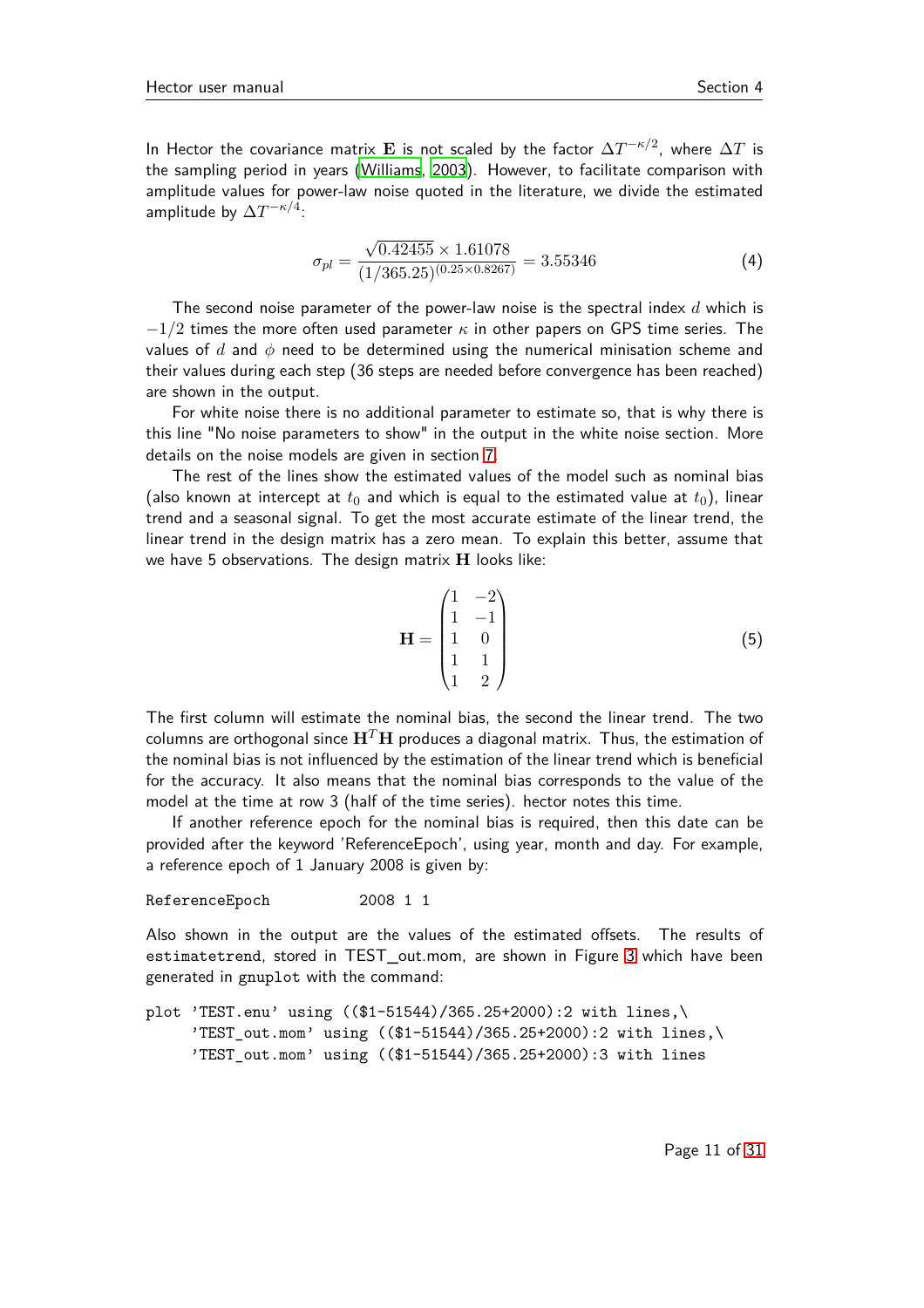

<span id="page-11-1"></span>Figure 3: The raw, filtered data and the estimated model of the East component stored in TEST.enu and TEST out.mom.

#### <span id="page-11-0"></span>**4.1.3 Plotting the power spectral density**

We have used a power-law plus white noise model in our estimation process. To verify if this is correct, it is good to make a power spectral density (PSD) plot of the residuals (i.e. the difference between observations minus the estimated linear trend and additional offsets and periodic signals). This can be done using the program estimatespectrum which computes a Welch periodogram, stored in the file estimatespectrum.out. As usual, the behaviour of this program is controlled by the file estimatespectrum.ctl:

| DataFile       | TEST out.mom |
|----------------|--------------|
| DataDirectory  | $\cdot$ /    |
| interpolate    | no           |
| ScaleFactor    | 1.0          |
| WindowFunction | Parzen       |
| Fraction       | 0.1          |

The contents of estimatespectrum.out is shown in Figure [4.](#page-13-1) By default the time series is devided into 4 parts by estimatespectrum. Since 50% overlap is used, there are 7 segments in total and in this case the length of each segment is 250 data points. The first and last 10% of each segment (set by the keyword "Fraction") is smoothed to zero using a Parzen window function. The window function is set by the keyword "WindowFunction". Another choice is "Hann". If more segments are required, to get a better averaging of the periodograms but at the cost of a smaller frequency range, one can specify the number of divisions of the data on the command line. For example:

estimatespectrum 8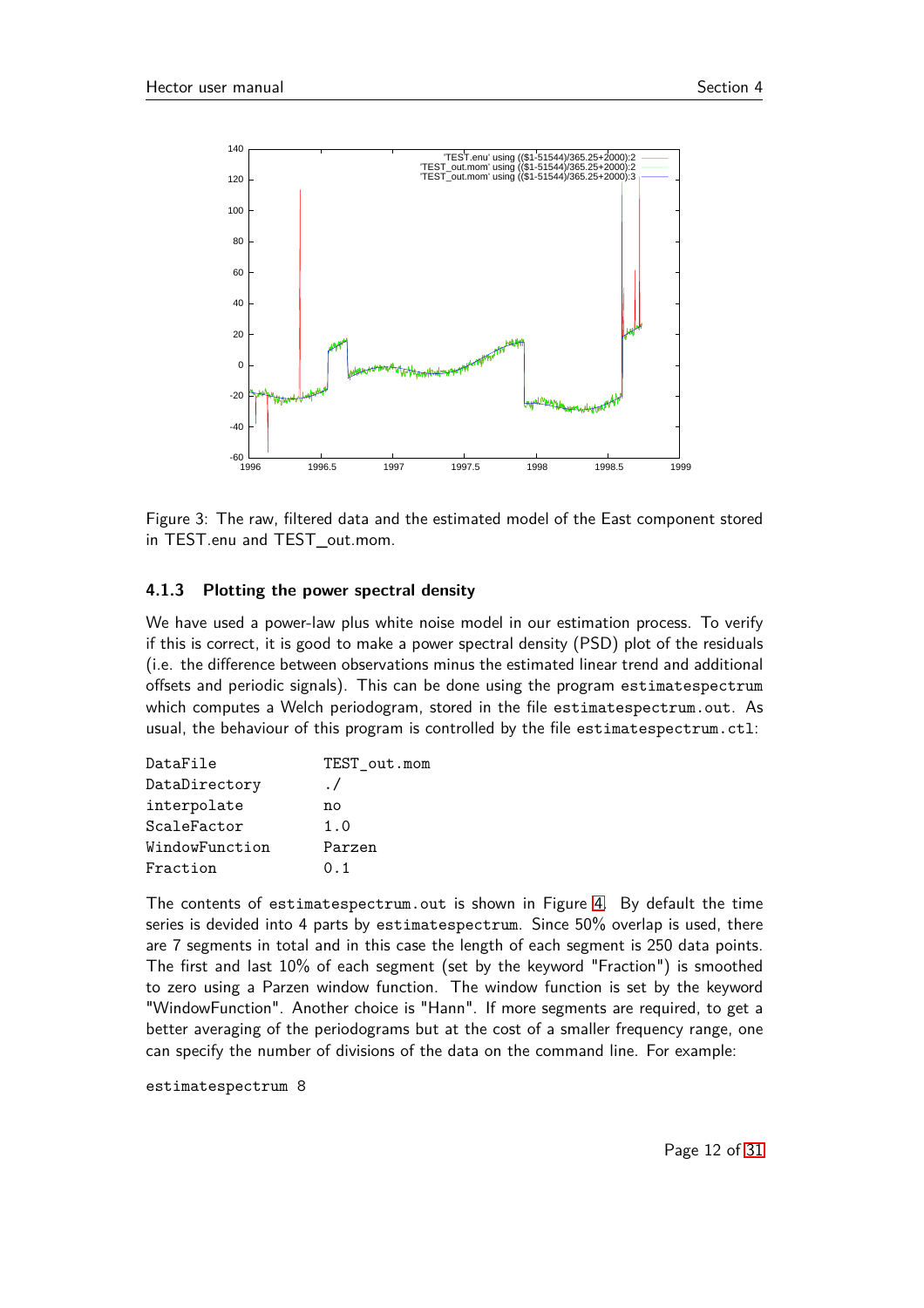which will divided the time series into 8 pieces, creating 15 segments due to the 50% overlap used. The area underneath the (one-sided) power spectral density plot should be equal to the variance of the time series [\(Buttkus](#page-27-5), [2000](#page-27-5)). This area underneath the PSD plot has been computed by simply assuming that each point represents a bar of width  $1/\Delta t$  and adding them all up. Next, it is important to note the begin and end value of the frequency range.

```
************************************
   estimatespectrum, version 1.6
************************************
Data format: MJD, Observations, Model
Filename : ./TEST_out.mom
Number of observations: 1000
Percentage of gaps : 10.7
window function : Parzen
window function fraction: 0.1
Number of data points n : 1000
Number of data used N : 1000
Number of segments K : 7
Length of segments L : 250
U : 0.9722
dt: 8.64e+04
scale for G to get Amplitude (mm): 0.3043
Total variance in signal (time domain): 3.313
Total variance in signal (spectrum) : 2.972
freq0: 4.6296e-08
freq1: 5.7870e-06
--> estimatespectrum.out
```
The PSD of our estimated noise model can be computed using the program modelspectrum which has the control-file modelspectrum.ctl and which saves its output by default in modelspectrum.out. Normally one makes a PSD after estimating the trend so this should not be an inconvenience. The user must manually enter the requested values for the noise parameters and provide the begin and end value of the frequency range. For our example, the input looks like:

\*\*\*\*\*\*\*\*\*\*\*\*\*\*\*\*\*\*\*\*\*\*\*\*\*\*\*\*\*\*\*\*\*\*\*\* modelspectrum, version 1.6 \*\*\*\*\*\*\*\*\*\*\*\*\*\*\*\*\*\*\*\*\*\*\*\*\*\*\*\*\*\*\*\*\*\*\*\* Enter the standard deviation of the driving noise: 1.61078 Enter the sampling period in hours: 24 0) Powerlaw 1) White generator type: mt19937  $seed = 0$ first value = 3606108063

Page 13 of [31](#page-30-3)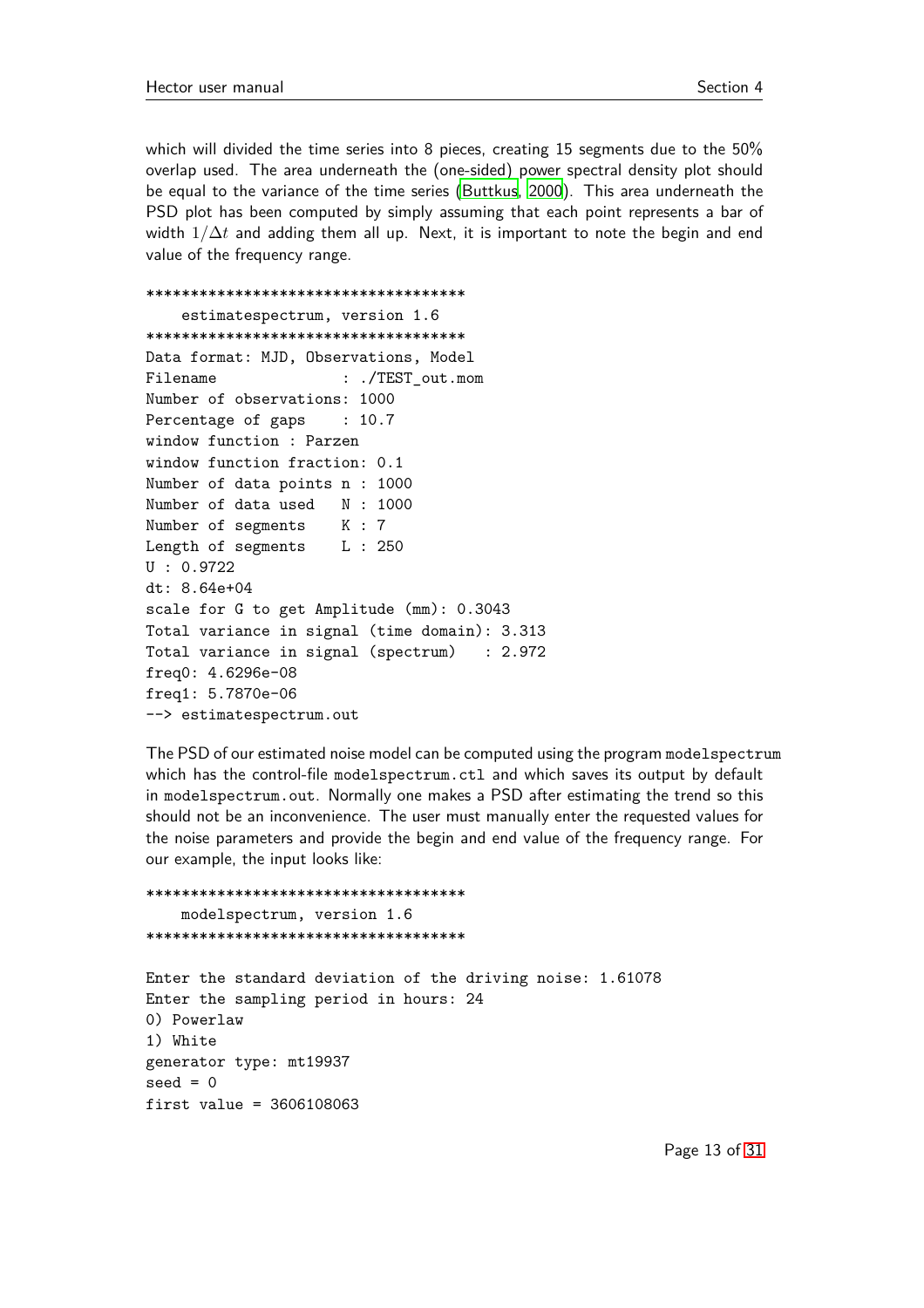

<span id="page-13-1"></span>Figure 4: The PSD of the residuals and used noise model.

Enter fraction for model Powerlaw: 0.42455 Enter fraction for model White: 0.57545

Powerlaw: Enter value of fractional difference d:0.4134

White: 1) Linear or 2) logarithmic scaling of frequency?: 2 Enter freq0 and freq1: 4.6296e-08 5.7870e-06 freq0 : 4.6296e-08 freq1 : 5.787e-06 --> modelspectrum.out

The contents of estimatespectrum.out and modelspectrum.out are plotted in Figure [4.](#page-13-1)

## <span id="page-13-0"></span>**4.2 Example 2: The monthly PSMSL tide gauge data at Cascais**

In the directory ex2 we have stored the monthly tide gauge data of Cascais, downloaded from PSMSL (http://www.psmsl.org/data/obtaining/stations/52.php). This time series has no outliers so we can directly estimate the linear trend. The control-file estimatetrend.ctl is:

DataFile 52.rlrdata DataDirectory ./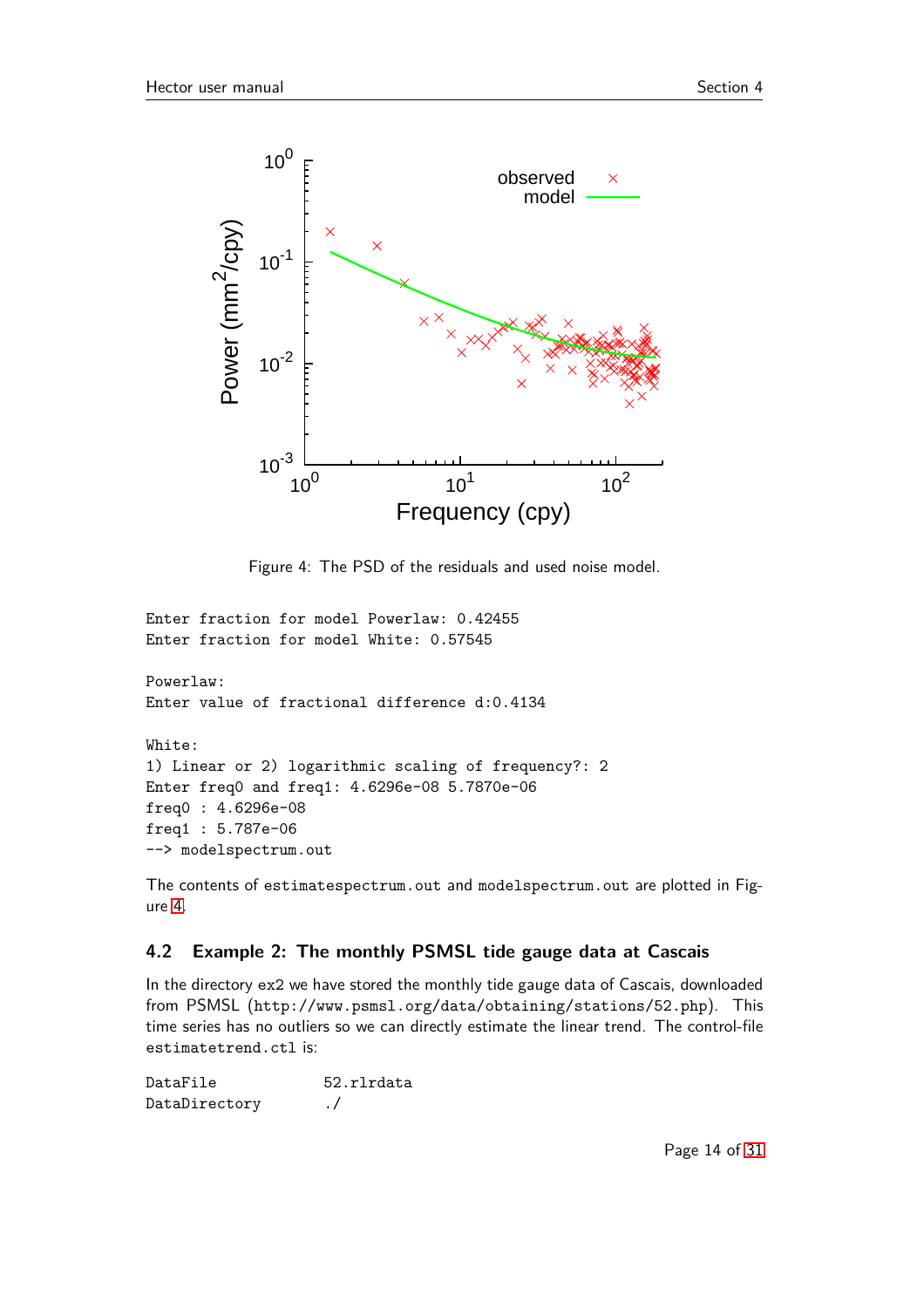| OutputFile         | 52 out.mom |
|--------------------|------------|
| DegreePolynomial   | 1          |
| interpolate        | no         |
| seasonalsignal     | yes        |
| halfseasonalsignal | yes        |
| estimateoffsets    | no         |
| NoiseModels        | ARMA       |
| PhysicalUnit       | mm         |
| $AR_p$             | 1          |
| $\mathsf{MA}_q$    |            |

Here we are using the ARMA noise model. To be precise, there is 1 AR coefficient (set by the AR\_p keyword) and 0 MA coefficients (set by the MA\_q keyword). Thus, we can shorten our notation of  $ARMA(1,0)$  to  $AR(1)$ . If we now run estimatetrend we obtain a linear trend of 1.270  $\pm$  0.075 mm/yr. If we now change the noise model to AR(5), ARFIMA with AR\_p=1 and MA\_q=0 and GGM we obtain trends of 1.277  $\pm$ 0.103, 1.253  $\pm$  0.175 and 1.259  $\pm$  0.201 mm/yr which all have lower BIC and AIC values than the AR(1) noise model. Using modelspectrum and estimatespectrum one can produce the power spectral density plot shown in Figure [5.](#page-15-0) Note that the sampling time in hours is 730.5 hours. Furthermore, since only one noise model is used each time, the fraction is always 1. The controlfile estimatespectrum.ctl is:

| DataFile        | 52 out.mom |
|-----------------|------------|
| DataDirectory   | $\cdot$ /  |
| interpolate     | nο         |
| firstdifference | n۵         |

This provides us with the frequency range of 1.1317e-09 to 1.9013e-07 Hz which needs to be fed into modelspectrum.

In sea level research one is sometimes also interested in the acceleration. It is possible to estimate this by setting the optional keyword 'DegreePolynomial' to 2 in estimatetrend.ctl. It's default value is 1. If we do this, then we obtain, using the GGM noise model, an quadratic term of  $0.004 \pm 0.006$  mm/yr<sup>2</sup>. Note that this is half of the acceleration.

#### <span id="page-14-0"></span>**4.3 Example 3: Creating synthetic coloured noise**

In order to perform Monte Carlo simulations, one must create time series with synthetic coloured noise. This task can be performed with the program simulatenoise. It is based on the method described by [Kasdin](#page-27-6) [\(1995](#page-27-6)) where an impulse response, different for each noise model, is convoluted with a white noise time series. The result is our desired synthetic noise time series. As usual, the convolution is performed using FFT. There might be some spin-up effects because implicitly it is assumed that the noise is zero before the first observation. To migitate this problem, the keyword 'TimeNoiseStart' can have a large number, normally 1000 is enough, to specify the amount of extra points before the first observations need to be modelled, see also section [7.3.](#page-20-2)

In the directory ex3 the control-file simulatenoise.ctl is given: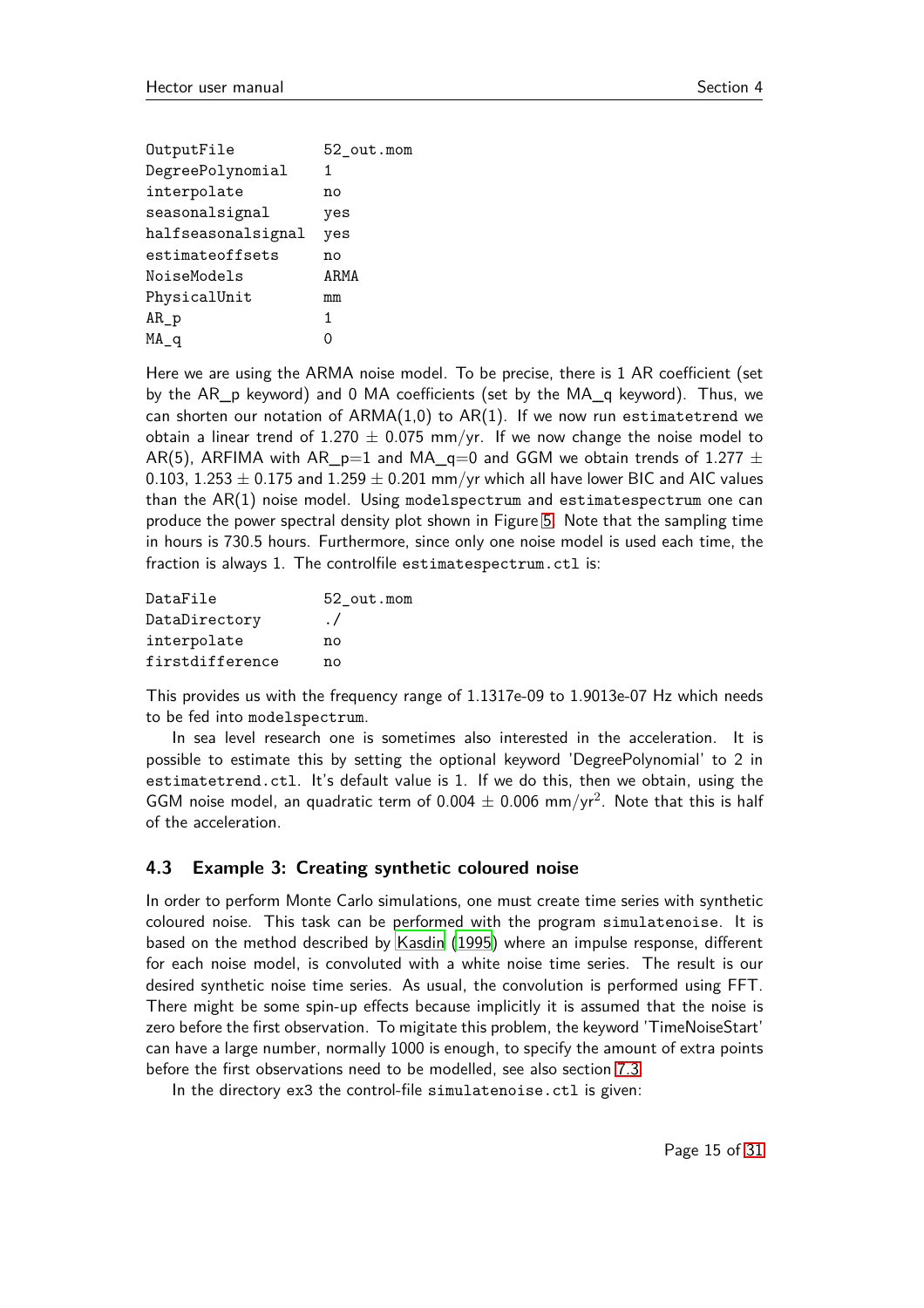

<span id="page-15-0"></span>Figure 5: The power spectral density plot of tide gauge data at Cascais.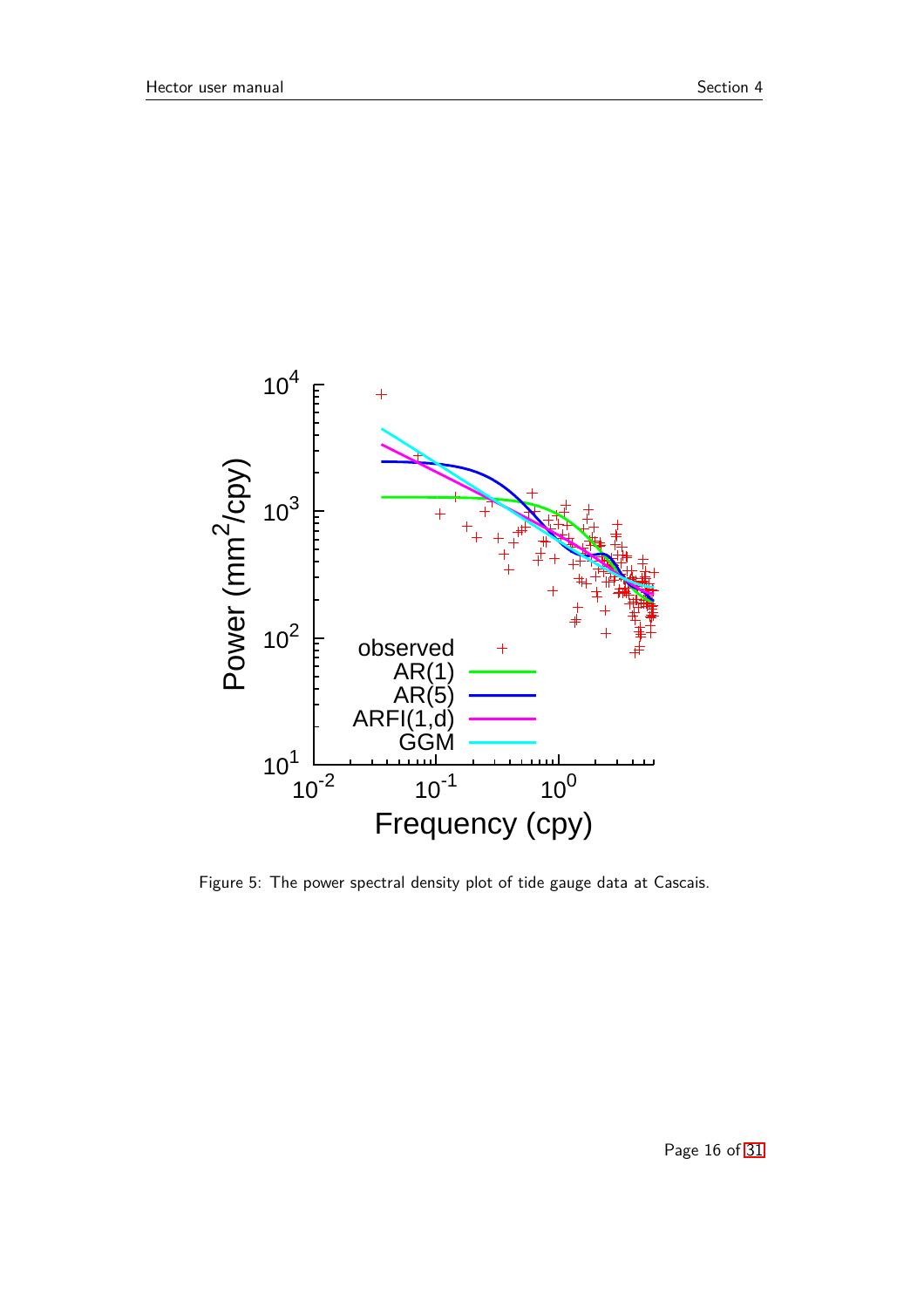| SimulationDir       |               |
|---------------------|---------------|
| SimulationLabel     | test_base     |
| NumberOfSimulations | 10            |
| NumberOfPoints      | 5000          |
| SamplingPeriod      | 1             |
| TimeNoiseStart      | 1000          |
| NoiseModels         | Flicker White |
| PhysicalUnit        | mm            |

Some of these keywords are new. For example, 'SimulationDir' specifies in which directory the created files should be stored. The keyword 'SimulationLabel' specifies the base name of those files. The next keyword tells hector how many simulation runs are required. The filenames will in this case be: test\_base0.mom, test\_base1.mom, *. . .*, test\_base9.mom.

The keyword 'NumberOfPoints' specifies the number of points in the the time series and the keyord 'TimeNoiseStart' was already discussed above.

When simulatenoise is run, it will ask the user to manually enter the parameter values of the chosen noise model. In this case it will ask the values of *φ* and *d*.

#### <span id="page-16-0"></span>**4.4 Example 4: Estimating amplitude of post-seismic relaxation**

Nowadays one also would like to model the post-seismic part of the station motion after an earthquake. We allow both an exponential and logarithmic model, see subsection [5.1.](#page-17-1) In directory ex4 a simple example is given.

## <span id="page-16-1"></span>**4.5 Example 5: Including extra geophysical signals for multivariate analysis**

Suppose one has the temperature of the GNSS pillar and want to see if this correlates with the variations of the vertical position of the GNSS station. To include this additional geophysical signal in the time series analysis, one has to set the label estimatemultivariate to yes in estimatetrend.ctl. In addition one must give the name of the file with the geophysical signal after the keyword MultiVariateFile, also in estimatetrend.ctl. This multivariate has time, in modified Julian Date, in the first column. Note that these should be exactly the same as the MJD values in the observation file. Columns 2 to *N* should contain the geophysical signals one want to include. In the output the estimated scale factors are shown. In ex5 a simple example is given.

#### <span id="page-16-2"></span>**4.6 Example 6: Estimating multilinear trends**

In some cases, it seems as if the linear trend is different before and after an earthquake. To model that, you have to set the keyword estimatemultitrend in estimatetrend.ctl. In directory ex6 a simple example is given.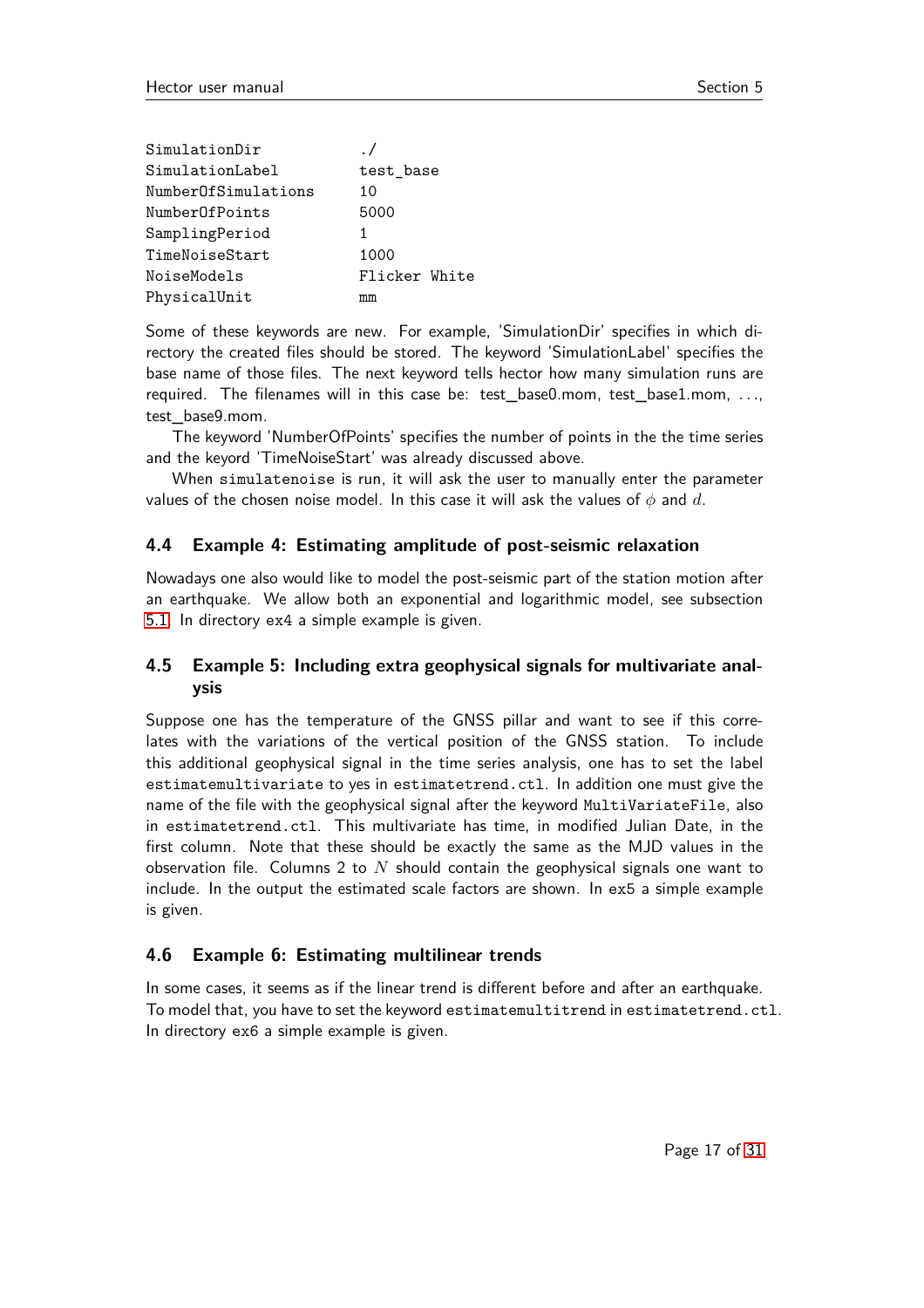#### <span id="page-17-0"></span>**5 Model specification**

We assume that the observations are the sum of a deterministic model and stochastic noise. This deterministic model is [\(Bevis and Brown, 2014](#page-26-6)):

$$
\mathbf{x} = \sum_{i=0}^{n_P} \mathbf{p}_i (t - t_R)^i + \sum_{i=1}^{n_J} \mathbf{b}_j H(t - t_j)
$$
  
+ 
$$
\sum_{i=1}^{n_F} \mathbf{s}_i \sin(\omega_i t) + \mathbf{c}_i \cos(\omega_i t)
$$
  
+ 
$$
\sum_{i=1}^{n_T} \mathbf{e}_i (1 - \exp(-(t - t_i)/T_i)) +
$$
  
+ 
$$
\sum_{k=1}^{n_L} \mathbf{a}_k \log(1 + (t - t_k)/T_k))
$$
 (6)

<span id="page-17-2"></span>where  $\mathbf{p}_i$  are the coefficients of a  $n_p$  degree polynomial. By default  $n_p = 1$ : a linear trend. Following convention, we give the rate in unit per year, where a year is defined as 365.25 days. Note that acceleration is normally defined to be twice the quadratic term.

 $H(t)$  is the Heaviside step function and used to model offsets with amplitudes  $\mathbf{b}_i$ .

An annual and semiannual signal are commonly included in the model and therefore have their own keywords 'seasonal' and 'halfseasonal'. In the equation their angular velocities are represented by *ω<sup>i</sup>* Other periodic signals need to be entered using the keyword 'PeriodicSignals', followed by a list of their periods in days.

It is often desired to speak about the amplitude of the annual and semi-annual period. To facilitate this, Hector shows also this parameter. It has been computed by first assuming a mean uncertainty for *s<sup>i</sup>* and *c<sup>i</sup>* which we call *σ*. In this case the amplitude follows a Rice distribution with a mean of  $\sigma\sqrt{\pi/2}$   $L_{1/2}(-\nu^2/(2\sigma^2))$  where  $\nu = \sqrt{c_i^2 + s_i^2}$  and  $L_{1/2}(x) = {}_1F_1(-1/2,1,x)$ .

#### <span id="page-17-1"></span>**5.1 Post-seismic deformation**

Since version 1.6 one can also include post-seismic deformation in the model by extending the header of the data file by adding lines that contain the time when the relaxation starts (in MJD) and the relaxation period in days. An example is:

```
# log 51994.0 10.0
# log 55044.0 10.0
# exp 53544.0 100.0
```
One can use an exponential or logarithmic function, see Eq. [6.](#page-17-2) To estimate these post-seismic relaxations, one must set the keyword 'estimatepostseismic' to yes in estimatetrend.ctl. Note that one cannot chose between East, North or Up component. It is applied to all if a file with more than one component is used.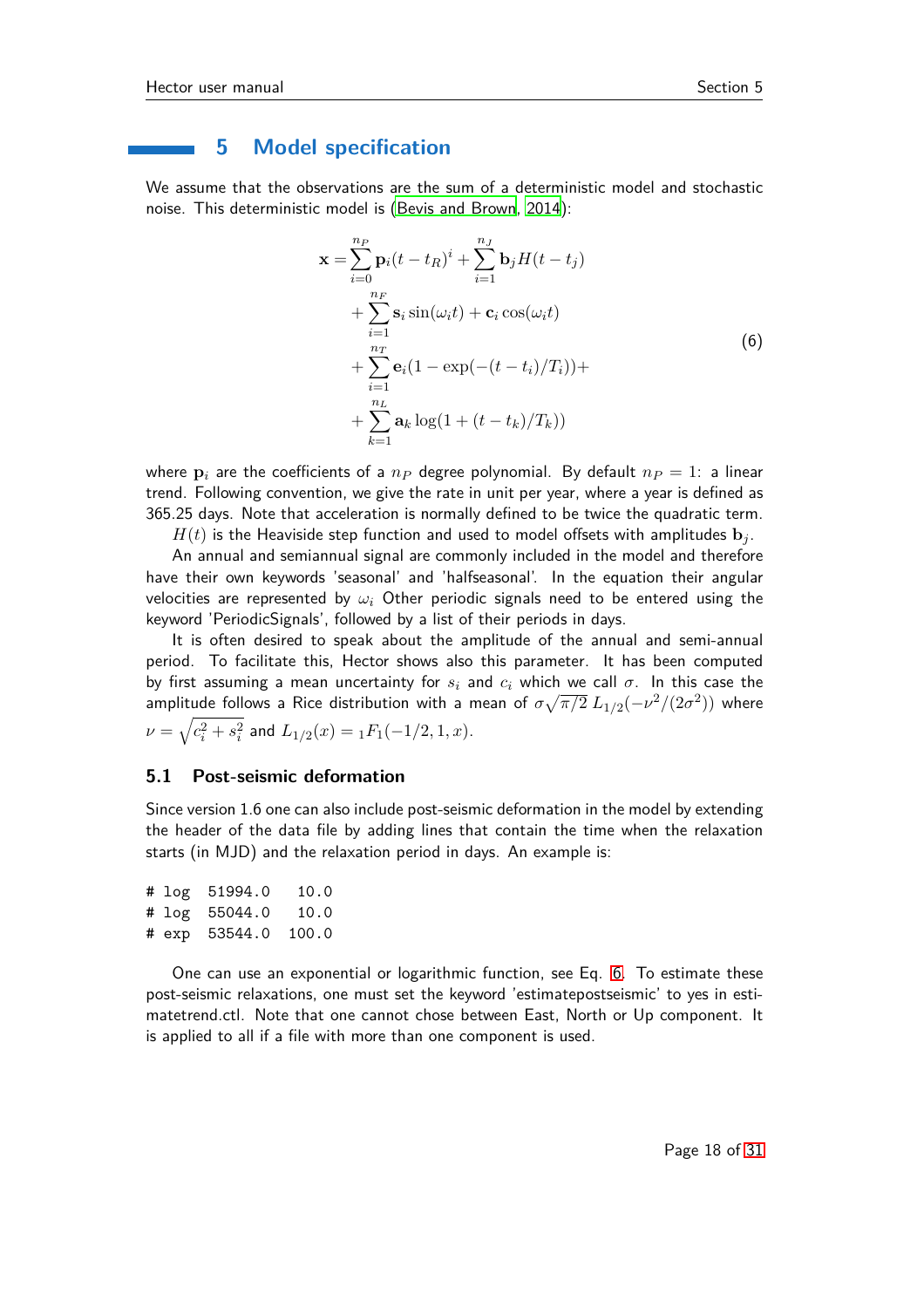#### <span id="page-18-0"></span>**5.2 Multi-trend**

So far we have assumed that there is only one linear trend in the time series. However, it has become clear that some GNSS time series show a different linear trend after a major earthquake. To estimate different linear trends in a single time series, one can replace the polynomial trend with the following:

$$
p_0 + \sum_{k=1}^{M} p_{1k}(t_i - b_k)(H(t_i - b_k) - H(t_i - b_{k+1}))
$$
\n(7)

where *p*1*<sup>k</sup>* is now the linear trend value for each segment *k*. We assume that there are *M* segments and the first epoch of each segment *k* is denoted by  $b_k$ .  $H(t)$  is the Heaviside step function.

Since the velocites are now not the same over the whole time series, the concept of a "reference epoch" loses its utility because one can no longer define the realisation of a reference frame as a set of positions and a single set of velocities. The concept of trajectory models of [Bevis and Brown](#page-26-6) [\(2014](#page-26-6)) becomes more convenient.

Another implication is that the size of the estimated offsets become dependend on the size of the linear trend. Hector corrects for this when showing the values on the screen. And, using propagation of errors, the uncertainty in the trend value at the end of segment *k* is added to the uncertainty of the estimated offset between segment *k* and  $k + 1$ .

The time of a break in the linear trend is given in the header of the time series. Assuming that the two earthquake mentioned in the previous example were accompanied by a change in linear trend in the north and east component, then this is indicated by:

# break 51994.0 0 # break 51994.0 1

The indication of the component is not required if a file with only one component is used.

<span id="page-18-1"></span>To estimate multi-trends, one must set the keyword 'estimatemultitrend' to yes in estimatetrend.ctl.

## **6 Acceptable data format**

Hector can accept various data formats which are described in this section. All of the are plain ASCII files and the time should always be increasing and the time step should be constant. The data format is specified by the extension of the filename. For example, the file name TEST.enu has the extension 'enu'.

For the mom and enu-format, the sampling period in days can be specified in the header as follows:

# sampling period 1.0

If this information is missing, then hector tries to estimate the sampling period from the first few observations. The sampling periods it can detect automatically are: 0.5 hour, 1 hour, 1 day and 7 days. Note that this sampling period must always be given in days!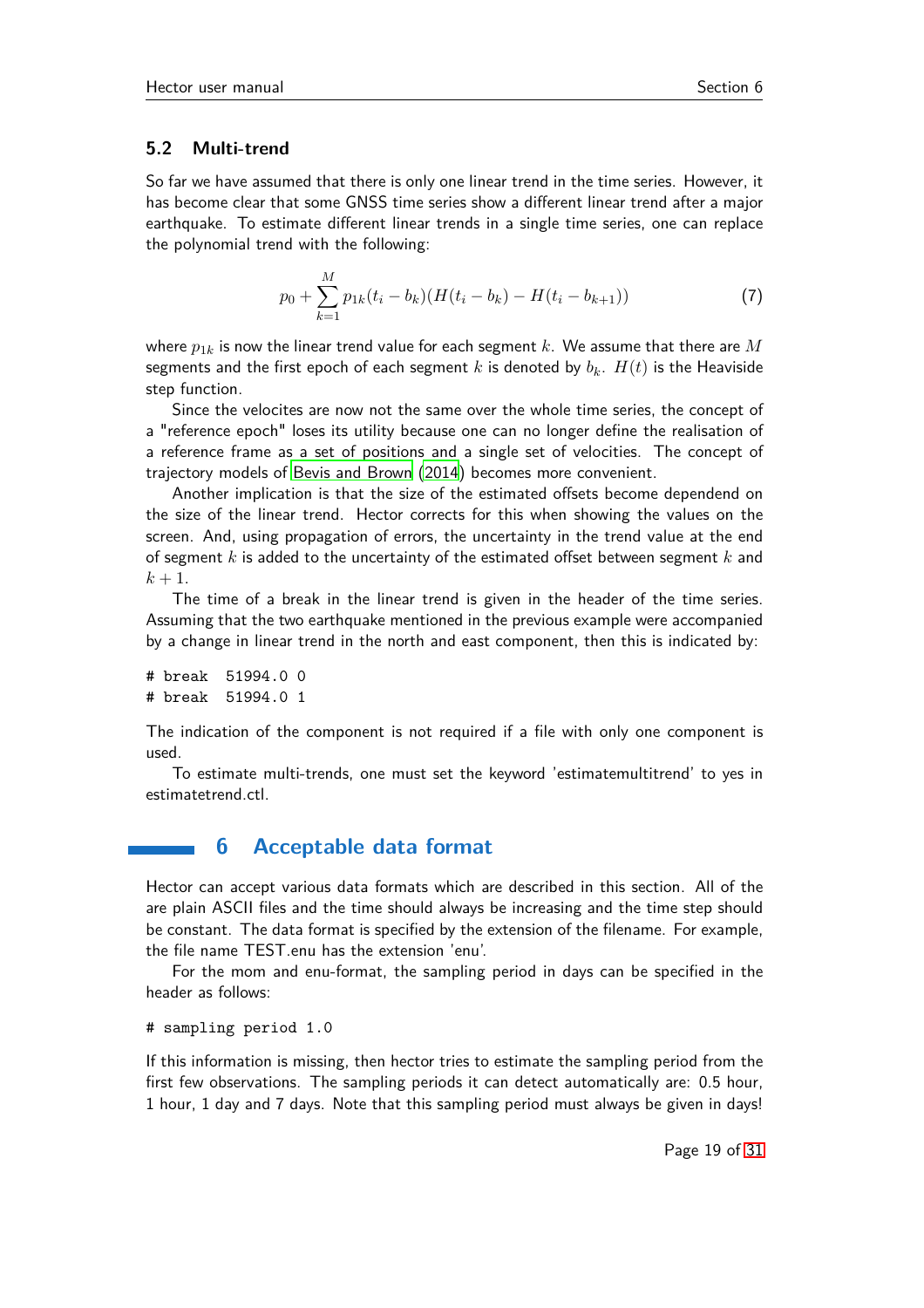## <span id="page-19-0"></span>**6.1 mom-format**

This format expects 2 or 3 columns. The first column contains the time in MJD, the second the Observations. The third column is optional and should contain the estimated Model. Missing data are allowed.

### <span id="page-19-1"></span>**6.2 enu-format**

This format is similar to the mom-format but has four columns. The first column contains the time in MJD, the second to the fourth column contain the East, North and Up component. Missing data are allowed.

#### <span id="page-19-2"></span>**6.3 neu-format**

This format is used by SOPAC (<http://sopac.ucsd.edu/>) and accepted by the CATS software. The first column contains the time as year-fractions and columns two to four contain the North, East and Up component in metres. Missing data are allowed. The unit of these files is normally metres and it is convenient to convert these to millimetres using the keyword ScaleFactor in removeoutliers.ctl. The year-fractions are converted inside Hector to MJD using the formula:

$$
MJD = floor(365.25 * (T - 1970) + 40587 + 0.1) - 0.5
$$
 (8)

This implies that only sampling periods which are an integer multiple of 1 day are acceptable. Hector can read the slightly different offset headers which are of the form, see the CATS manual [\(Williams, 2008](#page-27-0)):

# offset 2003.45479 7

Note however that if an external file with offset information is used, then the expected format is of the form day-month-year NaN NaN NaN. where the last three parameters stand for East, North and Up. NaN indicates that an offset needs to be estimated. A normal number such as 0, tells the program not offset needs to be estimated for that component.

## <span id="page-19-3"></span>**6.4 rlrdata-format**

Hector can read PSMSL's monthly data format, see <http://www.psmsl.org/>. To create an evenly spaced data set inside Hector, each month is assumed to take exactly 30.4375 days, equal to 730.5 hours.

## **7 Implemented Noise Models**

<span id="page-19-4"></span>Hector can use various types of noise models and in addition, accepts various combinations of them with power-law plus white noise being the most popular for GPS time series. [Williams \(2008](#page-27-0)) wrote the covariance matrix **C** of this particular combination as:

$$
\mathbf{C} = \sigma^2 \left( \cos^2 \phi \, \mathbf{I} + \sin^2 \phi \, \mathbf{E}(d) \right) \tag{9}
$$

Page 20 of [31](#page-30-3)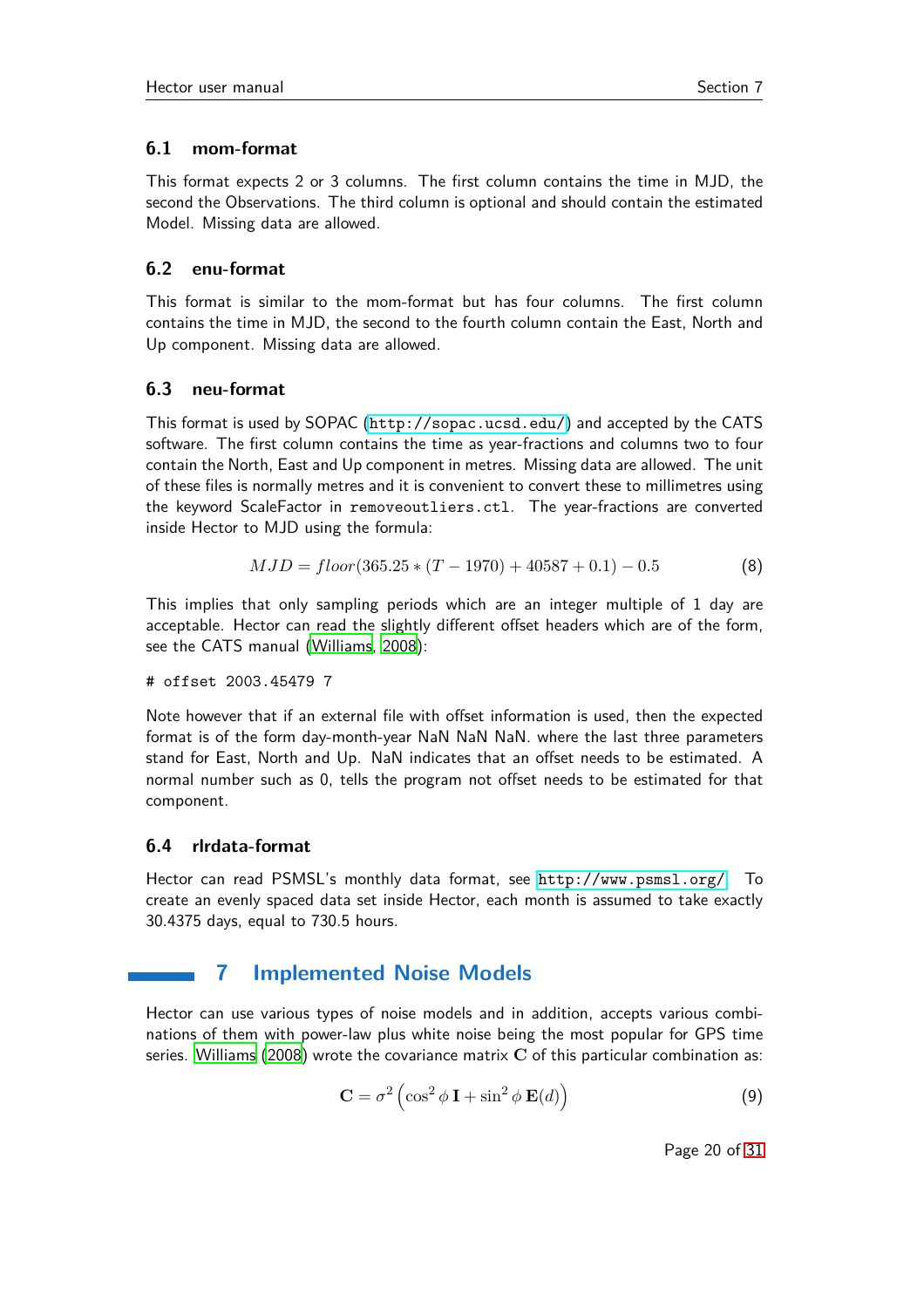where **I** is the unit matrix (equal to the covariance matrix for unit white noise) and **E** the covariance matrix for power-law noise which depends on the spectral index *d*. The distribution of the magnitudes of both noise models is controlled by the parameter *φ*. The total variance of the noise is set by  $\sigma^2$  (This is called the 'driving' noise in the output). This has been generalized to:

$$
\mathbf{C} = \sigma^2 (\phi_1 \mathbf{E}_1 + (1 - \phi_1)\phi_2 \mathbf{E}_2 + (1 - \phi_1)(1 - \phi_2)\phi_3 \mathbf{E}_3 + ... (1 - \phi_1)(1 - \phi_2) ... \phi_N \mathbf{E}_{N+1})
$$
 (10)

for  $N+1$  noise models. All  $\phi$ -parameters vary between 0 and 1. As was noted in section [1,](#page-1-0) only stationary noise is accepted. This creates a Toeplitz covariance matrix and only the first column of the covariance matrix needs to be stored. This column vector will be denoted by *γ*.

#### <span id="page-20-0"></span>**7.1 White noise**

For white noise the covariance matrix is just the unit matrix The first column of the covariance matrix **C**, with  $\sigma = 1$ , is:

$$
\gamma_i = 1 \qquad \qquad \text{for } i = 0 \tag{11}
$$

$$
i \neq 0 \tag{12}
$$

Its one-sided power spectrum density is:

$$
S(f) = 2\frac{1}{f_s} \tag{13}
$$

where  $f_s$  is the sampling frequency in Hz. If you integrate this from zero frequency to the Nyquist frequency, you get the variance that is observed in the time series, as it should be.

#### <span id="page-20-1"></span>**7.2 Power-law noise**

For power-law noise the first column of the covariance matrix is:

$$
\gamma_i = \frac{\Gamma(d+i)\Gamma(1-2d)}{\Gamma(d)\Gamma(1+i-d)\Gamma(1-d)}\tag{14}
$$

Its one-sided power spectrum density, with  $\sigma = 1$ , is:

$$
S(f) = 2\frac{1}{f_s} \frac{1}{(2\sin(\pi f/f_s))^{2d}}
$$
\n(15)

#### <span id="page-20-2"></span>**7.3 Power-law approximated**

[Bos et al. \(2013](#page-26-5)) introduced a Toeplitz approximation for power-law noise which can be chosen using the label "PowerlawApprox" after the keyword Noisemodels. In addition, one must specify the number of days before the start of the observation when the noise is assumed to have started after the keyword "TimeNoiseStart". A value of 1000 is a good first guess. Note that nowadays we prefer to use the Generalized Gauss Markov noise model with *φ* close to 1. This also approximates power-law noise and works better for spectral indices smaller than -1.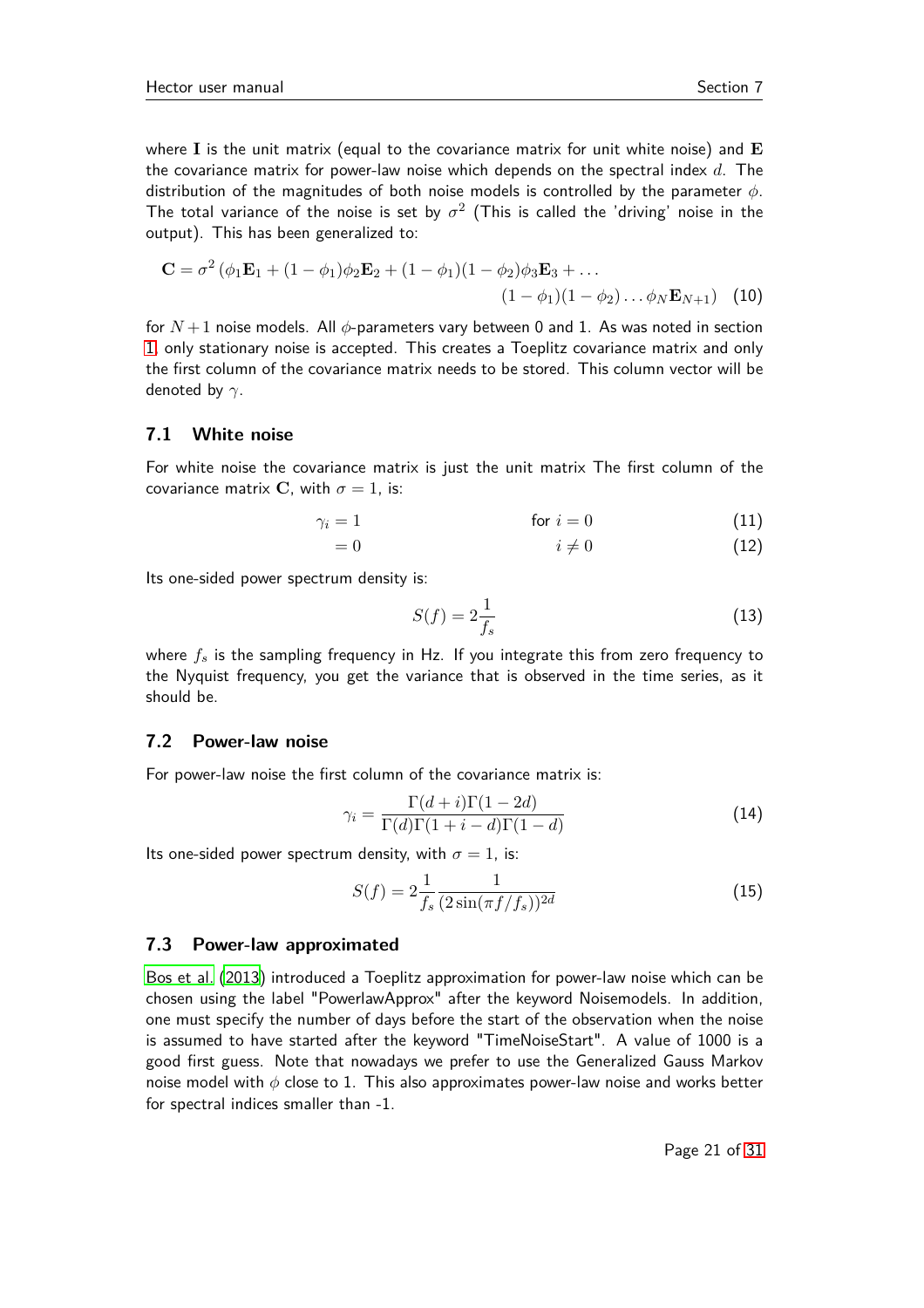#### <span id="page-21-0"></span>**7.4 ARFIMA and ARMA**

The definition of the ARFIMA noise model is [Sowell](#page-27-7) [\(1992\)](#page-27-7):

<span id="page-21-2"></span>
$$
\Phi(L)(1-L)^{d}z_t = \Theta(L)\epsilon_t \tag{16}
$$

 $L$  is the backshift operator  $(Lx_i = x_{i-1})$ ,  $z_t$  is the residual at time  $t$  (observation minus modelled signal) and  $\epsilon$  is a white noise signal. In other words, Eq. [\(16\)](#page-21-2) says that the residuals in the observations can be produced by applying some transformations on a white noise process. The operators  $\Phi$  and  $\Theta$  are defined as, see [Hosking \(1981](#page-27-8)):

$$
\Phi(L) = 1 - \phi_1 L - \phi_2 L^2 - \dots - \phi_p L^p \tag{17}
$$

$$
\Theta(L) = 1 + \theta_1 L + \theta_2 L^2 + \ldots + \theta_q L^q \tag{18}
$$

This definition is implemented in Hector but note that the definition of the signs before the *φ* coefficients in Φ are positive in [Sowell](#page-27-7) [\(1992](#page-27-7)). To complicate matters further, the coefficients of  $\Theta$  are negative in the formula's of [Zinde-Wash \(1988](#page-27-9)).

The value of the integers *p* and *q* are set by the keywords AR\_p and MA\_q respectively in estimatetrend.ctl. It is advised to use values for *p* smaller than 5 to ensure that the MLE procedure always start with coefficients values for  $\phi_1, \ldots, \phi_p$  of  $\Phi(L)$  that produce stationary noise. If *p* and *q* are zero, then one obtains again a pure power-law noise process. We have implemented the method of [Doornik and Ooms](#page-27-10) [\(2003](#page-27-10)) to compute the first column of the covariance matrix. For the special case when  $d = 0$ , we use the equations of [Zinde-Wash](#page-27-9) [\(1988](#page-27-9)) and can be selected by using the name 'ARMA' after the keyword Noisemodels. For sea level research the first order auto-regressive noise model is a popular choice: ARMA(1,0). For pure ARMA noise models faster Maximum Likelihood Methods exist, see for example [Brockwell and Davis](#page-27-11) [\(2002\)](#page-27-11), but Hector will give the same result. To specify  $AR(1)$  in 'estimatetrend.ctl' one must write:

| NoiseModels | ARMA |
|-------------|------|
| AR p        |      |
| MA q        | ∩    |

#### <span id="page-21-1"></span>**7.5 Generalized Gauss Markov noise model**

[Langbein](#page-27-12) [\(2004](#page-27-12)) took the first order Gauss Markov noise model depending on the parameter *φ* and modified with an additional parameter, *d*, to create power-law noise with a slope of 2*d* in the power density spectrum which flattens to white noise at the very low and very high frequencies. The analytical expression for the autocovariance vector (with  $\sigma = 1$ ) for this noise model is:

$$
\gamma_i = \frac{\Gamma(d+i)(1-\phi)^i}{\Gamma(d)\Gamma(1+i)} {}_2F_1(d,d+i; 1+i; (1-\phi)^2)
$$
\n(19)

This noise model can be used using the name 'GGM' after the keyword Noisemodels in estimatetrend.ctl. [Bos et al.](#page-27-13) [\(2014\)](#page-27-13) provide some additional formula's.

The  $1 - \phi$  parameter can be held fixed a priori by adding to the control-file:

GGM\_1mphi XXXX

where XXXX is the value you want to give this parameter. 6.881e-06 is normally small enough. If it is small enough, then GGM approximates a pure power-law model.

Page 22 of [31](#page-30-3)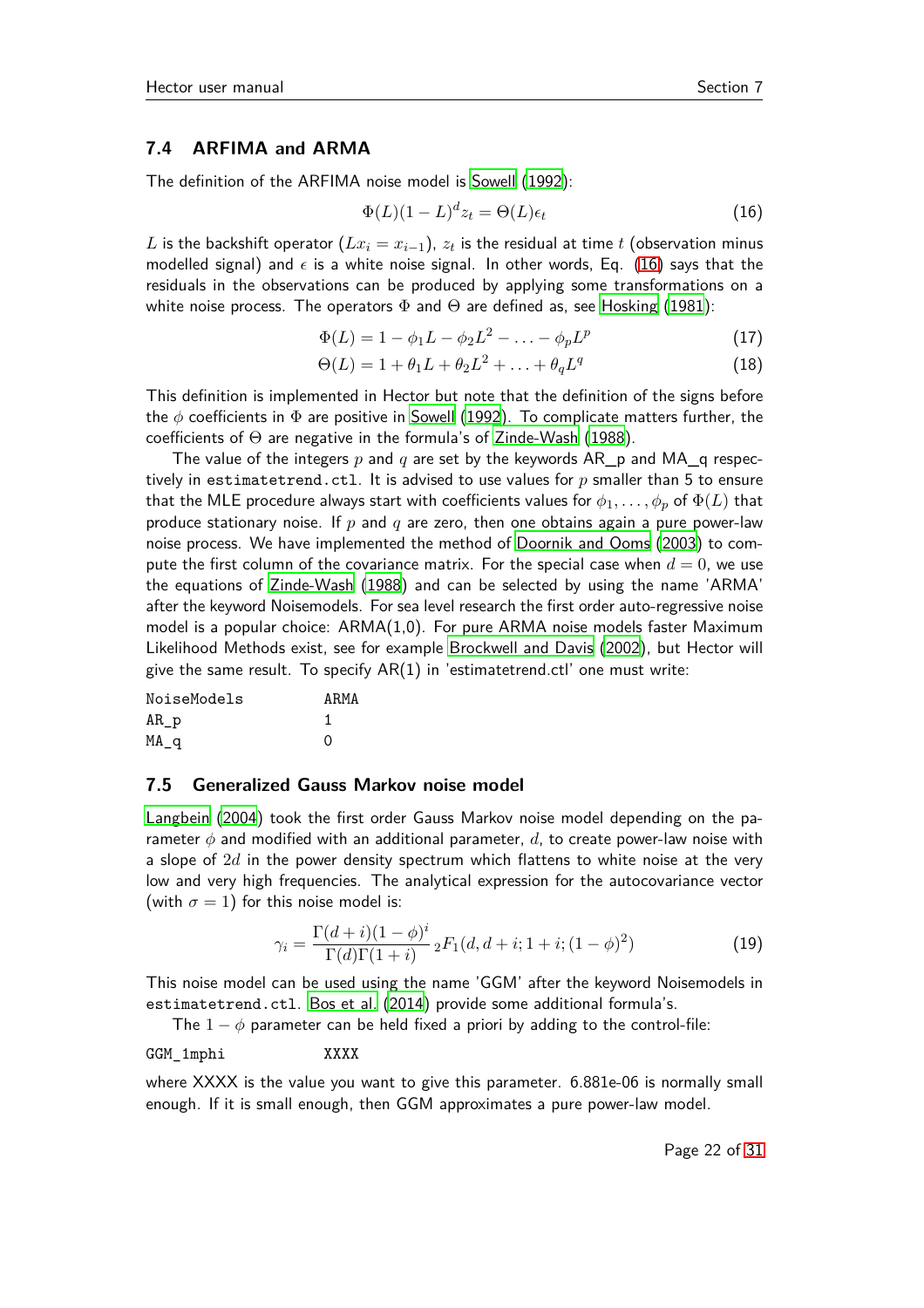#### <span id="page-22-0"></span>**7.6 Flicker noise and Random Walk noise**

Flicker noise and Random walk noise are simply two types of power-law noise where the spectral index *d* has the fixed value of 0.5 and 1.0 respectively. However, as was noted in the introduction, Hector can only deal with stationary noise because that results in Toeplitz covariance matrices that allow fast inversion techniques. As will be explained in a future publication, this can be achieved by using the Generalized Gauss Markov noise model with a small value for the  $1 - \phi$  parameter. For example:

<span id="page-22-1"></span>

| NoiseModels | FlickerGGM  |
|-------------|-------------|
| GGM_1mphi   | $6.881e-06$ |

## **8 The Akaike and Baysian Information Criteria**

Hector allows the estimation of linear trend or a higher order polynomial, seasonal and other periodic signals and a variety of noise models which can be combined. To chose the best model one can make use of the Akaike or Baysian Information Criteria [\(Akaike](#page-26-7), [1974](#page-26-7); [Schwarz](#page-27-14), [1978](#page-27-14)). Both use the log-likelihood as their starting point but add penalties for adding parameters in order to avoid overfitting.

The definition of the log-likelihood is:

$$
\ln(L) = -\frac{1}{2} \left[ N \ln(2\pi) + \ln \det(\mathbf{C}) + \mathbf{r}^T \mathbf{C}^{-1} \mathbf{r} \right]
$$
 (20)

where  $N$  is the actual number of observations (gaps do not count). The covariance matrix **C** is decomposed as:

$$
\mathbf{C} = \sigma^2 \bar{\mathbf{C}} \tag{21}
$$

where **C** is the sum of various noise models and  $\sigma$  the standard deviation of the 'driving' white noise process as was explained in section [7.](#page-19-4)  $\sigma$  is estimated from the residuals:

$$
\sigma = \sqrt{\frac{\mathbf{r}^T \bar{\mathbf{C}}^{-1} \mathbf{r}}{N}}
$$
\n(22)

Using this relation and the fact that  $\det c\mathbf{A}=c^N\det\mathbf{A}$ , the following formulation for the likelihood is implemented:

$$
\ln(L) = -\frac{1}{2} \left[ N \ln(2\pi) + \ln \det(\bar{C}) + 2N \ln(\sigma) + N \right]
$$
 (23)

The number of parameters *k* is the sum of parameters in the Design matrix **H** and the noise models and the variance of the driving white noise process. For example, for estimating a linear trend using power-law  $+$  white noise models 5 parameters are involved: nomial bias, linear trend, distribution of variances between power-law and white noise, spectral index of the power-law and the variance of the driving white noise process  $(k = 2 + 2 + 1 = 5)$ .

The Akaike Information Criterion (AIC) and Baysian Information Criterion (BIC) are defined as:

$$
\mathsf{AIC} = 2k + 2\ln(L) \tag{24}
$$

$$
\mathsf{BIC} = k \ln(N) + 2 \ln(L) \tag{25}
$$

Page 23 of [31](#page-30-3)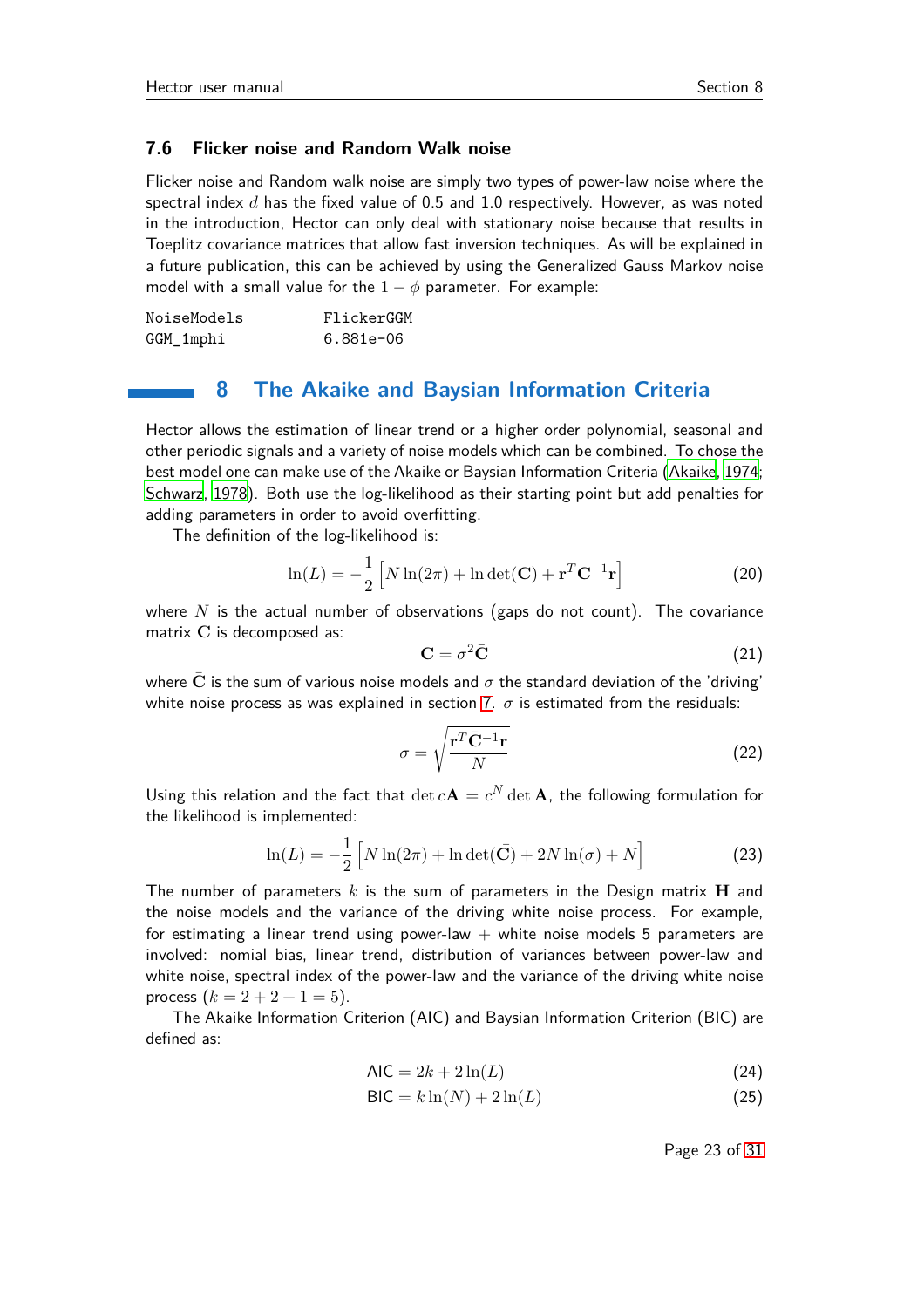<span id="page-23-0"></span>The preferred model is the one with the minimum AIC/BIC value. Note that these are relative measures between various choices, not absolute criteria.

## **9 Quick reference for the control-files**

#### <span id="page-23-1"></span>**9.1 removeoutliers.ctl**

This file is read by removeoutliers.

| Keyword             | Value(s)                                                            |  |  |  |
|---------------------|---------------------------------------------------------------------|--|--|--|
| DataFile            | name of file with observations                                      |  |  |  |
| DataDirectory       | directory where file with observations is stored                    |  |  |  |
| OffsetFile          | name of file with offset information (optional)                     |  |  |  |
| OutputFile          | name of file with observations and estimated model in<br>mom format |  |  |  |
| component           | only required for the enu and neu format or when an                 |  |  |  |
|                     | OffsetFile is being used. Select East, North or Up                  |  |  |  |
| interpolate         | yes no                                                              |  |  |  |
| DegreePolynomial    | degree of polynomial: $0-6$ , (optional, default=1)                 |  |  |  |
| estimatemultitrend  | yes no (optional, default=no. If yes, then DegreePoly-              |  |  |  |
|                     | nomail keyword is ignored. Only linear trends are esti-             |  |  |  |
|                     | mated)                                                              |  |  |  |
| estimatepostseismic | $yes no$ (optional, default=no)                                     |  |  |  |
| seasonalsignal      | yes no                                                              |  |  |  |
| halfseasonalsignal  | yes no                                                              |  |  |  |
| periodicsignals     | a sequence of numbers reprenting the period in days (op-            |  |  |  |
|                     | tional)                                                             |  |  |  |
| estimateoffsets     | yes no                                                              |  |  |  |
| <b>ScaleFactor</b>  | a number to scale the observations (optional, default= $1$ )        |  |  |  |
| PhysicalUnit        | the physical unit of the observations                               |  |  |  |
| IQ_factor           | the number used to scale the interquartile range                    |  |  |  |

## <span id="page-23-2"></span>**9.2 estimatetrend.ctl**

This file is read by estimatetrend and by modelspectrum although the latter only reads the keyword NoiseModels and, if necessary, the keywords AR\_p, MA\_q and TimeNoiseStart. The program modelspectrum creates a file called modelspectrum.out.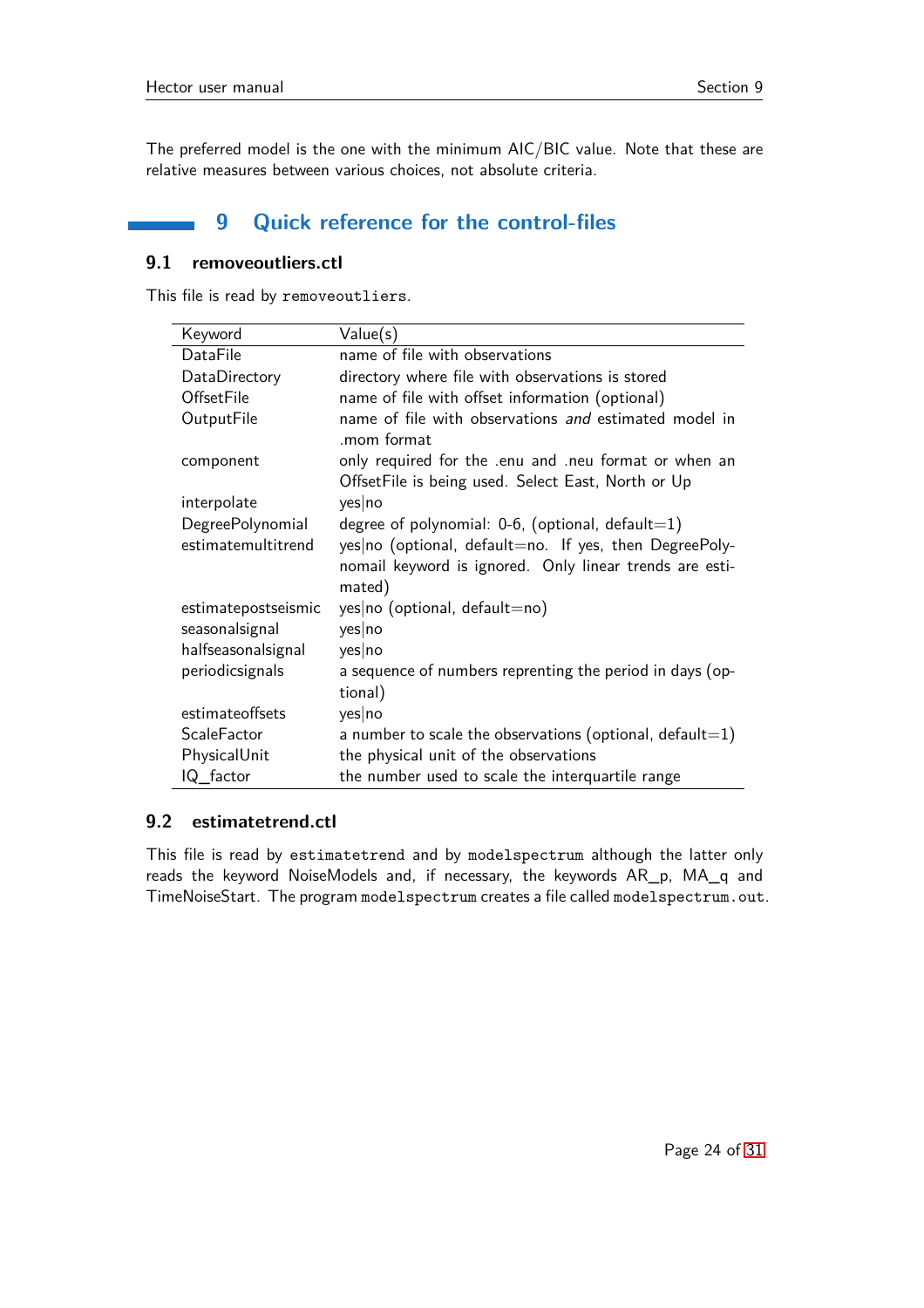| Keyword                                                                      | Value(s)                                                   |  |  |
|------------------------------------------------------------------------------|------------------------------------------------------------|--|--|
| DataFile                                                                     | name of file with observations                             |  |  |
| DataDirectory                                                                | directory where file with observations is stored           |  |  |
| OffsetFile                                                                   | name of file with offset information (optional)            |  |  |
| OutputFile                                                                   | name of file with observations and estimated model in      |  |  |
|                                                                              | .mom format                                                |  |  |
| component                                                                    | only required for the .enu and .neu format or when an      |  |  |
|                                                                              | OffsetFile is being used. Select East, North or Up         |  |  |
| interpolate                                                                  | yes no                                                     |  |  |
| DegreePolynomial                                                             | degree of polynomial: $0-6$ , (optional, default=1)        |  |  |
| estimatemultitrend<br>yes no (optional, default=no. If yes, then DegreePoly- |                                                            |  |  |
|                                                                              | nomail keyword is ignored. Only linear trends are esti-    |  |  |
|                                                                              | mated)                                                     |  |  |
| estimatepostseismic                                                          | yes no (optional, default=no)                              |  |  |
| seasonalsignal                                                               | yes no                                                     |  |  |
| halfseasonalsignal                                                           | yes no                                                     |  |  |
| periodicsignals<br>a sequence of numbers, separated by spaced, represent-    |                                                            |  |  |
|                                                                              | ing the period of the periodic signals in days (optional)  |  |  |
| estimateoffsets                                                              | yes no                                                     |  |  |
| <b>ScaleFactor</b>                                                           | a number to scale the observations (optional, default=1)   |  |  |
| PhysicalUnit                                                                 | the physical unit of the observations                      |  |  |
| <b>NoiseModels</b>                                                           | chose any set from: White, FlickerGGM, Ran-                |  |  |
|                                                                              | domWalkGGM, Powerlaw, PowerlawApprox, ARFIMA,              |  |  |
|                                                                              | ARMA and GGM.                                              |  |  |
| LikelihoodMethod                                                             | chose one from: AmmarGrag or FullCov (optional, de-        |  |  |
|                                                                              | fault=Ammargrag if percentage of missing data is less      |  |  |
|                                                                              | than 50% of the whole time series. Otherwise FullCov       |  |  |
|                                                                              | method is used.                                            |  |  |
| $AR_p$                                                                       | number of AR coefficients (only for ARFIMA or ARMA)        |  |  |
| $MA_q$                                                                       | number of MA coefficients (only for ARFIMA or ARMA)        |  |  |
| GGM_1mphi<br>TimeNoiseStart                                                  | value of $1 - \phi$ (optional, only for GGM)               |  |  |
|                                                                              | number of days before the start of the observations when   |  |  |
|                                                                              | it is assumed that the noise started (only for PowerlawAp- |  |  |
|                                                                              | prox)                                                      |  |  |

## <span id="page-24-0"></span>**9.3 estimatespectrum.ctl**

This file is read by estimatespectrum which creates a file called estimatespectrum.out if keyword "OutputFile" is not set.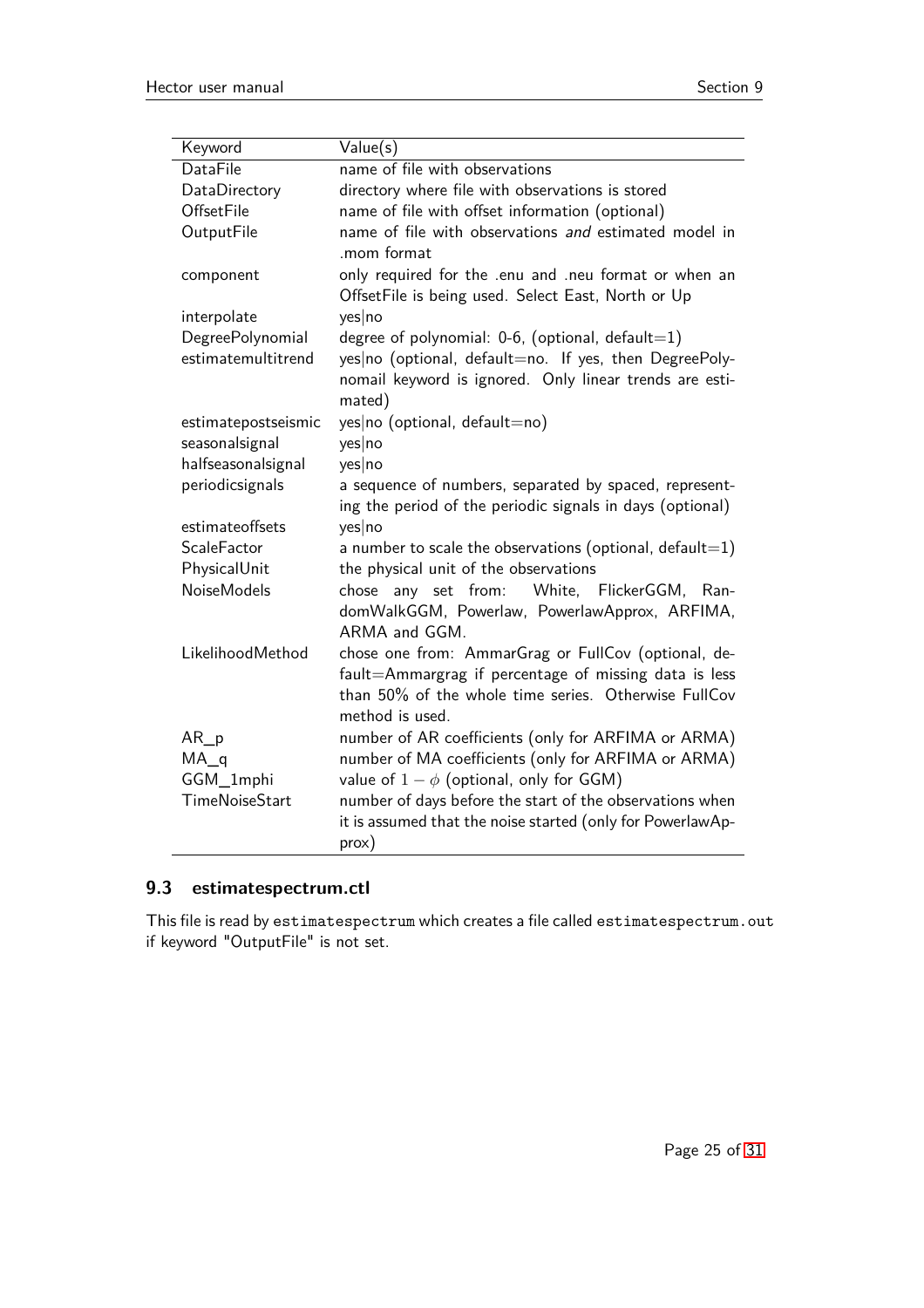| Keyword            | Value(s)                                                 |  |  |
|--------------------|----------------------------------------------------------|--|--|
| DataFile           | name of file with observations                           |  |  |
| DataDirectory      | directory where file with observations is stored         |  |  |
| OutputFile         | name of file where computed spectra will be saved (op-   |  |  |
|                    | tional, default="estimatespectrum.out")                  |  |  |
| interpolate        | yes no                                                   |  |  |
| <b>ScaleFactor</b> | a number to scale the observations (optional, default=1) |  |  |
| WindowFunction     | Parzen Hann (Parzen is default)                          |  |  |
| Fraction           | number between 0 and 1 (0.1 is default).                 |  |  |

## <span id="page-25-0"></span>**9.4 modelspectrum.ctl**

This file is read by modelspectrum which creates a file called estimatespectrum.out.

| Keyword            | Value(s)                                               |
|--------------------|--------------------------------------------------------|
| OutputFile         | name of file where computed spectra will be saved (op- |
|                    | tional, default="modelspectrum.out")                   |
| interpolate        | yes no                                                 |
| <b>NoiseModels</b> | chose any set from: White, Flicker, RandomWalk, Flick- |
|                    | erGGM, RandomWalkGGM, Powerlaw, ARFIMA, ARMA           |
|                    | and GGM.                                               |
| $AR_p$             | number of AR coefficients (only for ARFIMA or ARMA)    |
| $MA_q$             | number of MA coefficients (only for ARFIMA or ARMA)    |
| GGM_1mphi          | value of $1 - \phi$ (optional, only for GGM)           |
| PhysicalUnit       | the physical unit of the observations                  |

## <span id="page-25-1"></span>**9.5 simulatenoise.ctl**

This file is read by simulatenoise.

| Keyword                    | Value(s)                                                                                                  |  |  |  |
|----------------------------|-----------------------------------------------------------------------------------------------------------|--|--|--|
| <b>SimulationDir</b>       | directory where created files will be stored                                                              |  |  |  |
| Simulationl abel           | base name of the created files                                                                            |  |  |  |
| <b>NumberOfSimulations</b> | number of simulations                                                                                     |  |  |  |
| <b>NumberOfPoints</b>      | length of each simulation                                                                                 |  |  |  |
| SamplingPeriod             | specifies the time step in days                                                                           |  |  |  |
| <b>NoiseModels</b>         | chose any set from: White, Flicker, RandomWalk, Flick-<br>erGGM, RandomWalkGGM, Powerlaw, PowerlawApprox, |  |  |  |
|                            | ARFIMA, ARMA and GGM.                                                                                     |  |  |  |
| $AR_p$                     | number of AR coefficients (only for ARFIMA or ARMA)                                                       |  |  |  |
| $MA_q$                     | number of MA coefficients (only for ARFIMA or ARMA)                                                       |  |  |  |
| GGM_1mphi                  | value of $1 - \phi$ (optional, only for GGM)                                                              |  |  |  |
| <b>TimeNoiseStart</b>      | number of days before the start of the observations when                                                  |  |  |  |
|                            | it is assumed that the noise started (only for PowerlawAp-                                                |  |  |  |
|                            | prox)                                                                                                     |  |  |  |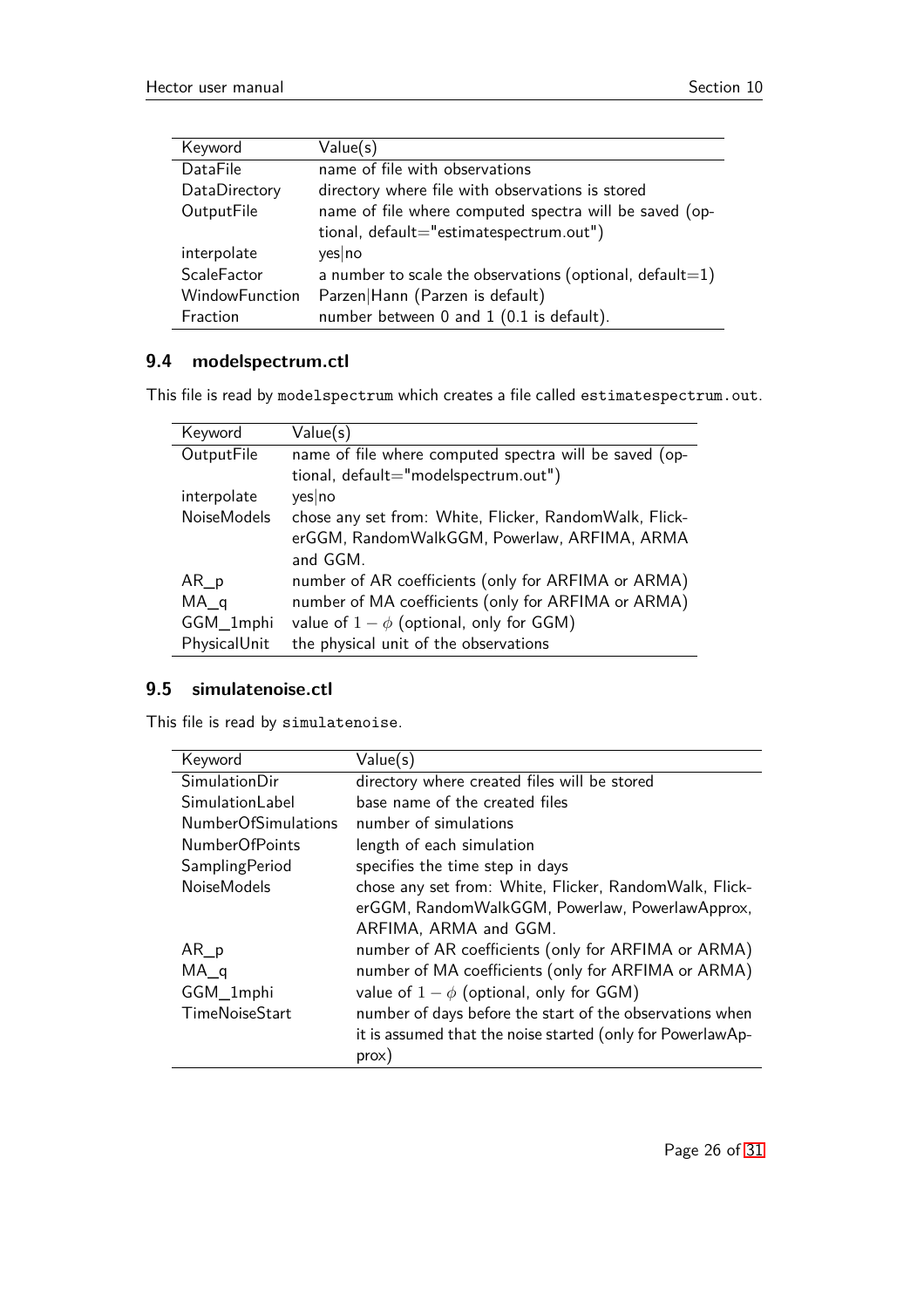## <span id="page-26-1"></span><span id="page-26-0"></span>**10 Advanced Features**

#### **10.1 Offsets**

The information about the time of an offset can also be provided in an another file instead of in the header of the file with the observations. In this case one must specify the keyword 'OffsetFile' and its name in the control-file. One must also not forget to specify the component in the control-file. Since most people prefer simple day-monthyear format, the format for the offsets in the external file is a bit different. Using the offset data shown before, we have:

| 20-7-1996       | NaN     | $\left( \right)$ | $\mathcal{L}$ |
|-----------------|---------|------------------|---------------|
| $8 - 9 - 1996$  | NaN NaN |                  | Ω             |
| $2 - 12 - 1997$ | NaN     | $\Omega$         | O             |
| $9 - 8 - 1998$  | NaN     | 0                | O             |

<span id="page-26-2"></span>This external file with time of offsets can be used with removeoutliers and estimatetrend.

## **11 License and Copyright**

Hector is Copyright © 2012-1016 Machiel Bos, Rui Fernandes and Luísa Bastos.

Hector is free software; you can redistribute it and/or modify it under the terms of the GNU General Public License as published by the Free Software Foundation; either version 2 of the License, or (at your option) any later version.

This program is distributed in the hope that it will be useful, but WITHOUT ANY WARRANTY; without even the implied warranty of MERCHANTABILITY or FITNESS FOR A PARTICULAR PURPOSE. See the GNU General Public License for more details.

You should have received a copy of the GNU General Public License along with this program; if not, write to the Free Software Foundation, Inc., 51 Franklin Street, Fifth Floor, Boston, MA 02110-1301 USA You can also find the GPL on the GNU web site.

#### **References**

- <span id="page-26-3"></span>Agnew, D. C. (1992). The time-domain behaviour of power-law noises. Geophys. Res. Letters, 19(4):333–336.
- <span id="page-26-7"></span>Akaike, H. (1974). A new look at the statistical model identification. IEEE Transactions on Automatic Control, 19(6):716–723.
- <span id="page-26-4"></span>Beran, J. (1992). Statistical methods for data with long-range dependence. Statistical Science, 7(4):404–416.
- <span id="page-26-6"></span>Bevis, M. and Brown, A. (2014). Trajectory models and reference frames for crustal motion geodesy. Journal of Geodesy, 88:283–311.
- <span id="page-26-5"></span>Bos, M. S., Fernandes, R. M. S., Williams, S. D. P., and Bastos, L. (2013). Fast Error Analysis of Continuous GNSS Observations with Missing Data. J. Geod., 87(4):351– 360.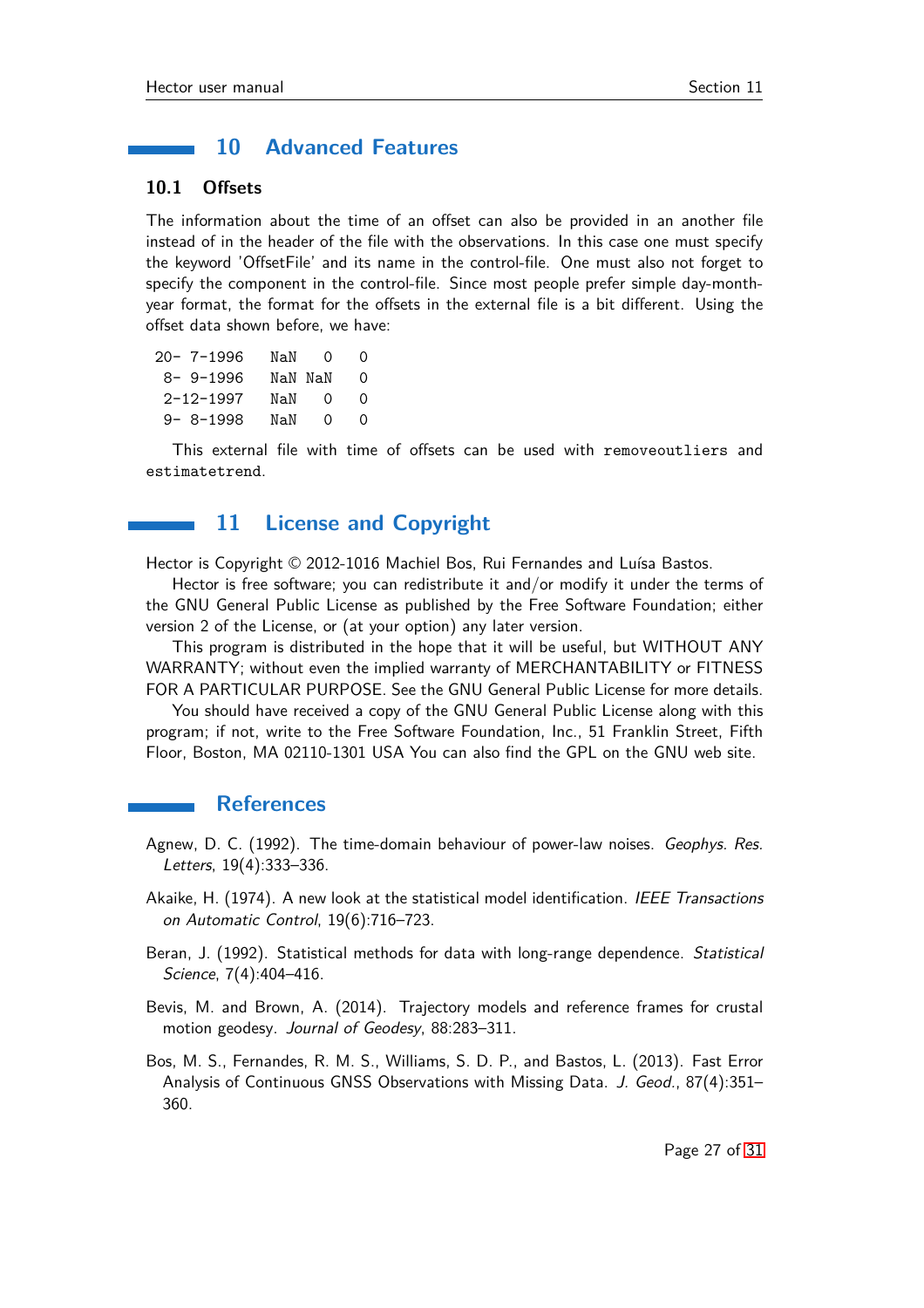- <span id="page-27-13"></span>Bos, M. S., Williams, S. D. P., Araújo, I. B., and Bastos, L. (2014). The effect of temporal correlated noise on the sea level rate and acceleration uncertainty. Geophysical Journal International, 196:1423–1430.
- <span id="page-27-11"></span>Brockwell, P. and Davis, R. A. (2002). Introduction to Time Series and Forecasting. Springer-Verlag, New York, second edition edition.
- <span id="page-27-5"></span>Buttkus, B. (2000). Spectral Analysis and Filter Theory in Applied Geophysics. Springer-Verlag Berlin Heidelberg.
- <span id="page-27-10"></span>Doornik, J. A. and Ooms, M. (2003). Computational Aspects of Maximum Likelihood Estimation of Autoregressive Fractionally Integrated Moving Average Models. Computational Statistics and Data Analysis, 42:333–348.
- <span id="page-27-8"></span>Hosking, J. R. M. (1981). Fractional differencing. Biometrika, 68:165–176.
- <span id="page-27-6"></span>Kasdin, N. J. (1995). Discrete simulation of colored noise and stochastic processes and  $1/f^{\alpha}$  power-law noise generation. Proc. IEEE, 83(5):802-827.
- <span id="page-27-12"></span>Langbein, J. (2004). Noise in two-color electronic distance meter measurements revisited. J. Geophys. Res., 109(B04406).
- <span id="page-27-1"></span>Langbein, J. (2010). Computer algorithm for analyzing and processing borehole strainmeter data. Computers & Geosciences, 36(5):611–619.
- <span id="page-27-2"></span>Langbein, J. and Bock, Y. (2004). High-rate real-time GPS network at Parkfield: Utility for detecting fault slip and seismic displacements. Geophys. Res. Letters, 31:15.
- <span id="page-27-3"></span>Mandelbrot, B. B. and Van Ness, J. W. (1968). Fractional Brownian motions, fractional noises and applications. SIAM-REVIEW, 10(4):422–437.
- <span id="page-27-14"></span>Schwarz, G. (1978). Estimating the Dimension of a Model. The Annals of Statistics, 6(2):461–464.
- <span id="page-27-7"></span>Sowell, F. (1992). Maximum likelihood estimation of stationary univariate fractionally integrated time series models. J. Econom., 53:165–188.
- <span id="page-27-4"></span>Williams, S. D. P. (2003). The effect of coloured noise on the uncertainties of rates from geodetic time series. J. Geod., 76(9-10):483–494.
- <span id="page-27-0"></span>Williams, S. D. P. (2008). CATS : GPS coordinate time series analysis software. GPS Solutions, 12(2):147–153.
- <span id="page-27-9"></span>Zinde-Wash, V. (1988). Some Exact Formulae for Autoregressive Moving Average Processes. Econometric Theory, 4(3):384–402.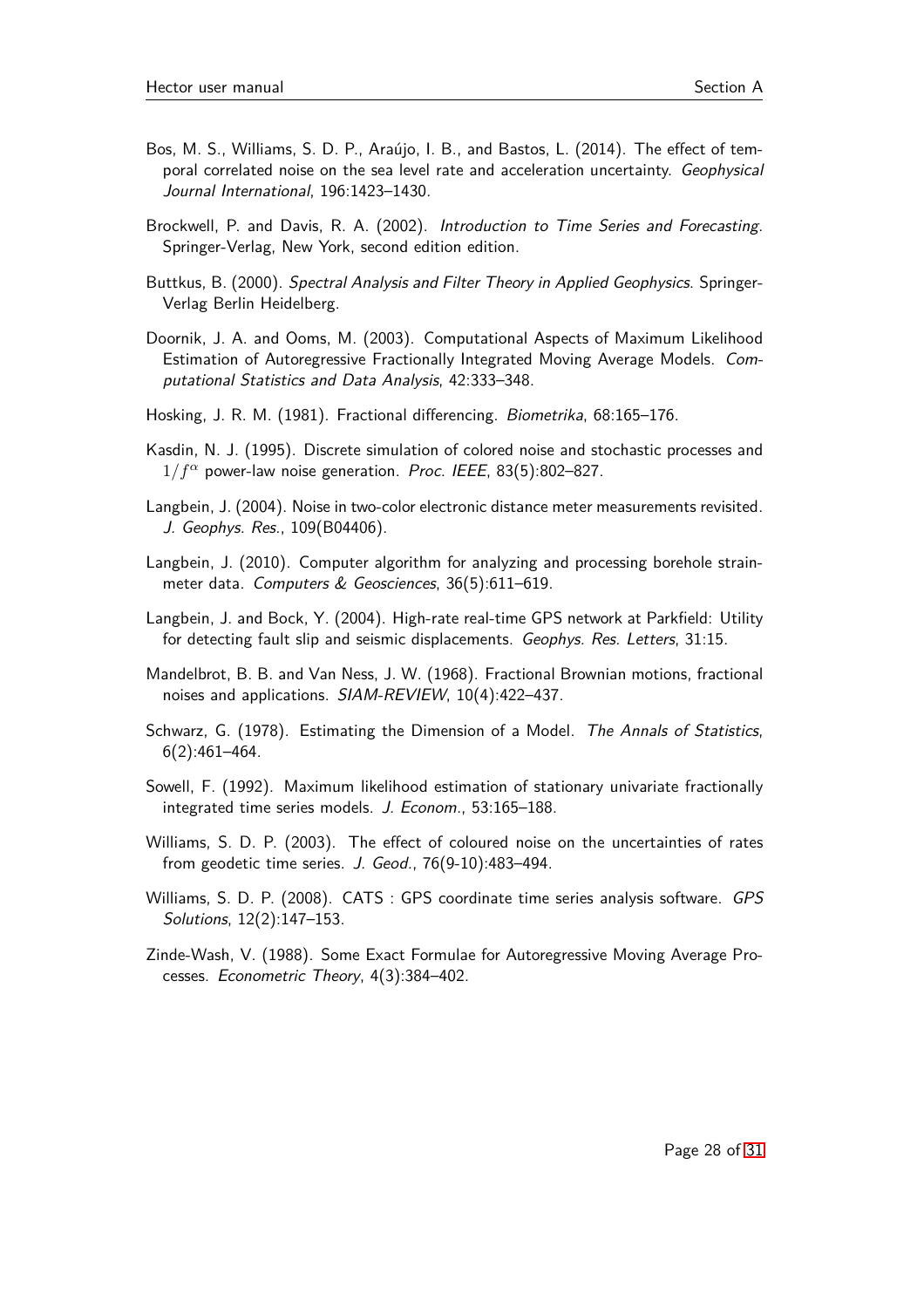## <span id="page-28-0"></span>**A History of changes made in the various versions of Hector**

## <span id="page-28-1"></span>**A.1 Version 1.1**

1. The programs estimatetrend, removeoutliers, estimatespectrum and modelspectrum now accept the name of the control-file on the command line. For example:

```
estimatetrend mycontrol.ctl
```
- 2. The date of the nominal bias of the whole time series can now be set in estimatetrend.ctl using the keyword 'ReferenceEpoch'. Furthermore, in the output this date is now shown in "day/month/year hour" format instead of Modified Julian Date. If this keyword is not provided, then the default behaviour is to define the ReferenceEpoch as the midpoint between the start and end time of the observations.
- 3. The ability to leave out a keyword also made it possible to define other default parameters. Now it is no longer necessary to provide the ScaleFactor keyword if this is not different from 1 and the LikelihoodMethod keyword is optinal. If it is missing, then the AmmarGrag method will be used when the amount of missing data is less than 50% of the whole time series. Otherwise the FullCov method is used.
- 4. The ARFIMA model had two bugs, one due to a sign error and one due to accessing arrays outside their range, which have been resolved.
- 5. The keyword 'MinimizingMethod' has been removed because the Nelder-Mead Simplex method is the only method available.
- 6. The header information about the sampling period and the time of offsets can now be given in a separate file using the keyword 'OffsetFile'.
- 7. It is now also possible to estimate a quadratic polynomial by setting the keyword 'QuadraticTerm' to yes.
- 8. The program simulatenoise was added.
- 9. Implemented the dd-mm-year NaN NaN NaN offset format for external files.

## <span id="page-28-2"></span>**A.2 Version 1.2**

- 1. simulatenoise has now correct power.
- 2. The ARMA and ARFIMA noise model now also accept first-difference (removed from version 1.5 onwards).
- 3. All programs now except ridiculously long names.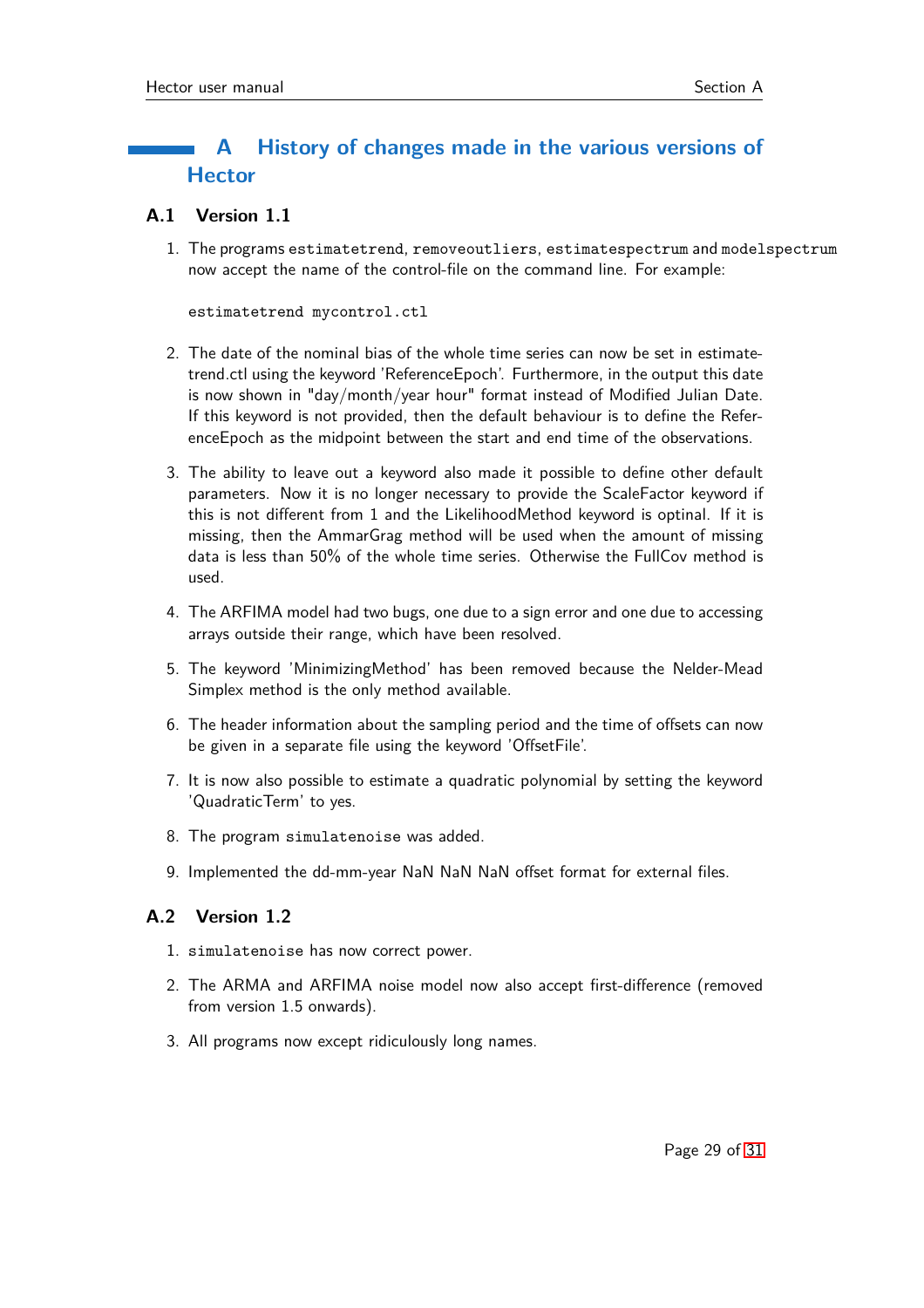## <span id="page-29-0"></span>**A.3 Version 1.3**

- 1. Removed a bug which caused Hector to crash on some computers. The reason was that Nnumbers was not set to zero explicitly.
- 2. The parser of the control-files had trouble when there was a space after the last label. For example "NoiseModels PowerlawApprox White " where there is a space behind the last word. This has now hopefully been corrected in Control.cpp
- 3. Using the Generalized Gauss Markov noise model did not converge in rare situations but they did occur. Now the maximum value of *φ* has been lowered from 0.9999 to 0.999. (has been solved in version 1.6 and now the limit is closer to 0.999999)
- 4. The binaries are now stored in /usr/local/bin instead of /usr/bin which we hope is more following the Linux standard.

## <span id="page-29-1"></span>**A.4 Version 1.4**

- 1. Better command line parsing for estimatespectrum.
- 2. Added " $#$  sampling period  $1.0"$  in .enu file created by convert\_sol\_files.tcl.
- 3. Removed root-message in ARFIMA.cpp.
- 4. Removed trailing spaced bug in Control.cpp (again).
- 5. Improved C++ correctness (fp.getline(..)!=NULL) in Observations.cpp

## <span id="page-29-2"></span>**A.5 Version 1.5**

- 1. Removed the option to apply first difference to data. This option was never used and it makes the source code unnecessary complicated.
- 2. Added Hann window to estimatespectrum. You can now chose between the Hann and Parzen window function and select the percentage of data to which this window will be applied at both ends of the segment.
- 3. Implemented a Taylor expansion of the Hypergeometric function in GenGauss-Markov.cpp and now *φ* can be closer to 1: 0.9999. This helps to simulate pure power-law noise.
- 4. Changed the output of estimatetrend by elminating parameters *d*, driving noise and fractions. The noise amplitudes now follow CATS.
- 5. The Plate Boundary Observatory changed their time series file format. We find it easier to write a little script to convert the new format to my mom-format than to update the Observations.cpp class.
- 6. Removed subsection "Some additional tests" since it was not read or created confusion for those who did.